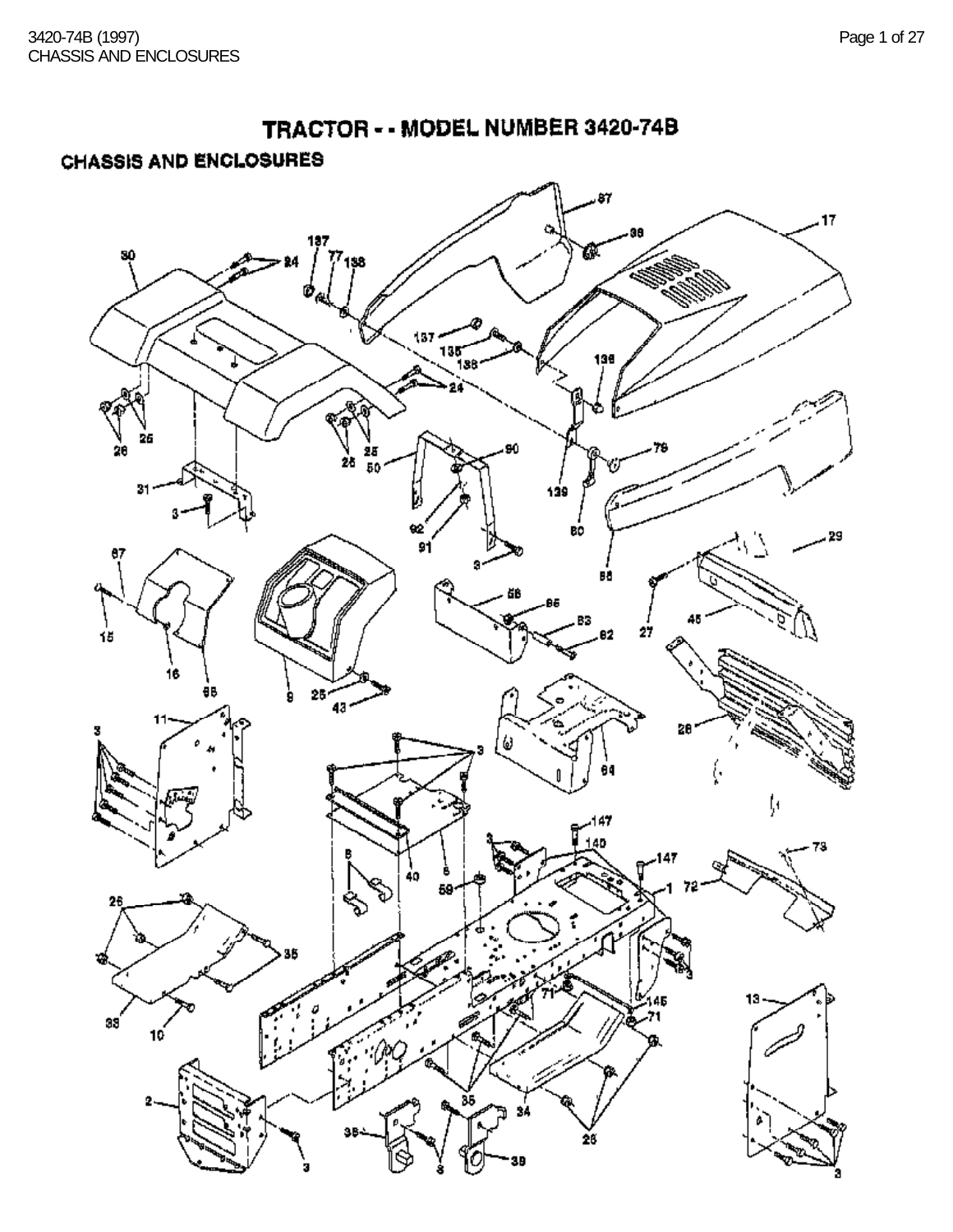| Ref # Part Number | Qty Description          |
|-------------------|--------------------------|
| 1 159530          | <b>CHASSIS ASM</b>       |
| 2 140356          | SUB= 145009              |
| 3 17490612        | <b>SCREW</b>             |
| 6 155923          | <b>SADDLE</b>            |
| 8 126471X         | "CLIP, INSULATOR"        |
| 9 140398          | <b>DASHBOARD BLACK</b>   |
| 10 72140608       | SUB=72110608             |
| 11 145230         | PANEL.DASH.LH.PNT        |
| 13 145219         | PANEL.DASH.RH.           |
| 15 74180512       | <b>SCREW</b>             |
|                   |                          |
| 16 73510500       | <b>NUT</b>               |
| 17 150301X424     | HOOD.PNT.                |
| 24 74780616       | <b>BOLT</b>              |
| 25 19131312       | <b>WASHER</b>            |
| 26 73800600       | <b>NUT</b>               |
| 27 17030814       | SUB= 91817030814         |
| 28 150196         | <b>GRILLE ASM PNT</b>    |
| 29 146959         | PANEL.DASH.RH            |
| 30 147310X424     | <b>FENDER PNT</b>        |
| 31 139976         | <b>BRACKET SUPT FEND</b> |
| 33 145244X424     | FOOTREST.LH.LT/GT        |
| 34 145243X424     | FOOTREST.RH.LT/GT        |
| 35 72110606       | <b>BOLT</b>              |
|                   |                          |
| 36 108067X        | PAL NUT LT               |
| 38 139886         | <b>BRACKET ASM LH</b>    |
| 39 139887         | <b>BRACKET ASM RH</b>    |
| 40 139977         | <b>SPACER FENDER LT</b>  |
| 43 17490616       | SCREW GTV                |
| 45 147717         | BEZEL.ASM.               |
| 50 145205         | DASH.SUPT.YP/HUSQ        |
| 59 110436X        | <b>SUB=9151R</b>         |
| 56 150271         | <b>EXT DASH LTYT</b>     |
| 64 150272         | DASH.LOWER.LT            |
| 66 156287X010     | "PLATE-DASH, SLKSCR"     |
| 67 19111116       | <b>WASHER</b>            |
| 72 144916X424     | STRAP.GRILLE.424         |
| 71 73680400       | SUB=73690400             |
| 73 17580408       | <b>SCREW CRT</b>         |
| 79 2029J          | <b>WELDNUT</b>           |
|                   |                          |
| 80 109808X        | HOOD LATCH T             |
| 82 74981020       | <b>SCREW</b>             |
| 83 7206J          | <b>SPACER LT</b>         |
| 85 73731000       | <b>NUT</b>               |
| 86 150432X424     | PANEL.SIDE.RH            |
| 87 150431X424     | PANEL.SIDE.LH            |
| 90 19091216       | <b>WASHER PM</b>         |
| 91 73220400       | SUB= 50675               |
| 92 10040400       | <b>LOCKWASHER</b>        |
| 135 74291006      | SCREW.10-24X3/8.         |
| 136 60867         | <b>ACORN NUT RB</b>      |
| 137 110356X       | SNAP CAP LT              |
| 138 110357X       | <b>WASHER LT</b>         |
|                   | BKT.SPT.HOOD/PANL        |
| 139 150195        |                          |
| 140 158418        | <b>BRKT SUSPENSION</b>   |
| 145 156524        | "ROD POVOT, CHASSIS"     |
| 147 74760412      | <b>BOLT LT</b>           |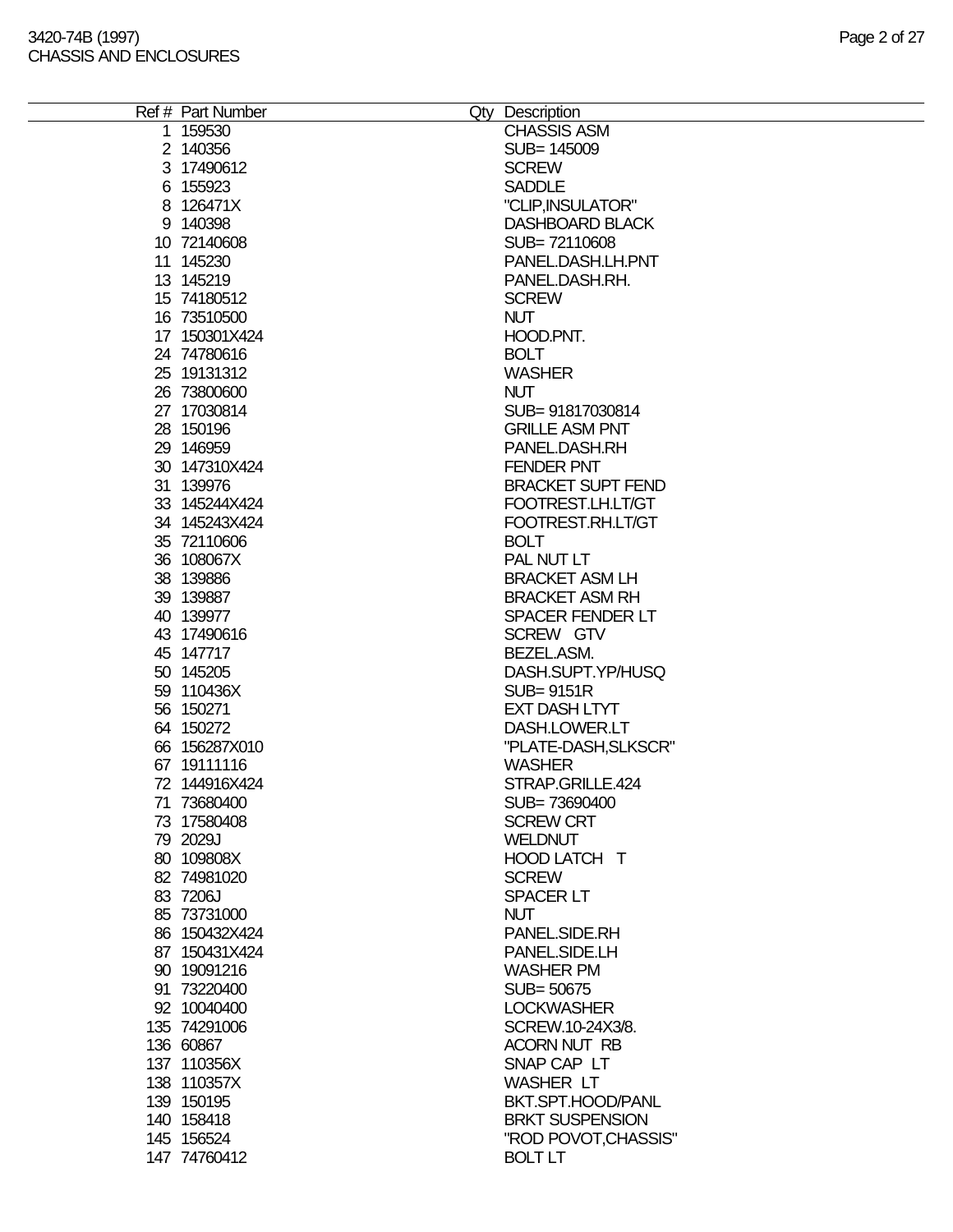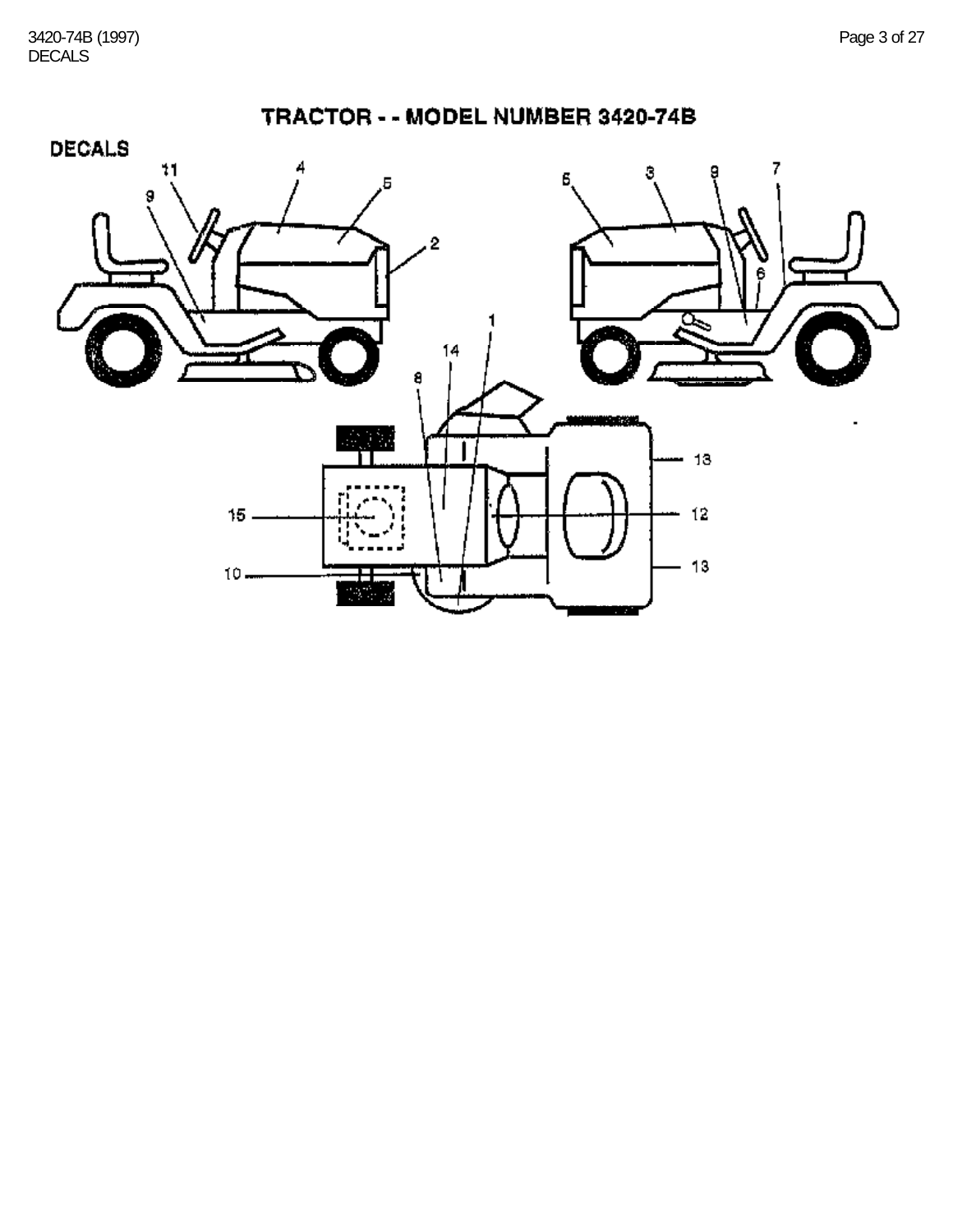| Ref # Part Number<br>Qty | Description                 |
|--------------------------|-----------------------------|
| 1 135013                 | <b>NLA</b>                  |
| 2 135341                 | <b>GRILL DECAL</b>          |
| 3 135344                 | <b>HOOD DECAL LH</b>        |
| 4 135343                 | NLA.                        |
| 5 135062                 | NAMEPLATE LOGO              |
| 6 140837                 | <b>DECAL BRAK PARK</b>      |
| 7 157002                 | "DECAL DANGER, FEND"        |
| 8 4900J                  | DECAL T                     |
| 9 159371                 | <b>DECAL.CHASSIS</b>        |
| 10 136832                | <b>DECAL</b>                |
| 11 135619                | <b>NLA</b>                  |
| 12 156834                | "DECAL-OPER, GEAR D"        |
| 13 106202X               | REFLECTOR-TAIL YT           |
| 14 155005                | <b>DECAL, BTRY DNGR/PSN</b> |
| 15 273286                | <b>DECAL, HP ENGINE</b>     |
| 133671                   | <b>FOOTREST PAD</b>         |
| 138311                   | <b>DECAL HANDLE LIFT</b>    |
| 160492                   | MANUAL.O.3420-74B           |
| 158124                   | MANUAL.GENERIC.42           |
| LC <sub>05</sub>         | <b>WHEEL WTS.</b>           |
| LBD <sub>48</sub>        | <b>SNOW BLADE</b>           |
| LSB42                    | <b>SNOW THROWER</b>         |
| C42                      | <b>GRASS CATCHER</b>        |
| <b>CH208</b>             | <b>TIRE CHAINS</b>          |
| <b>MK42</b>              | <b>MULCH KIT W/BLADES</b>   |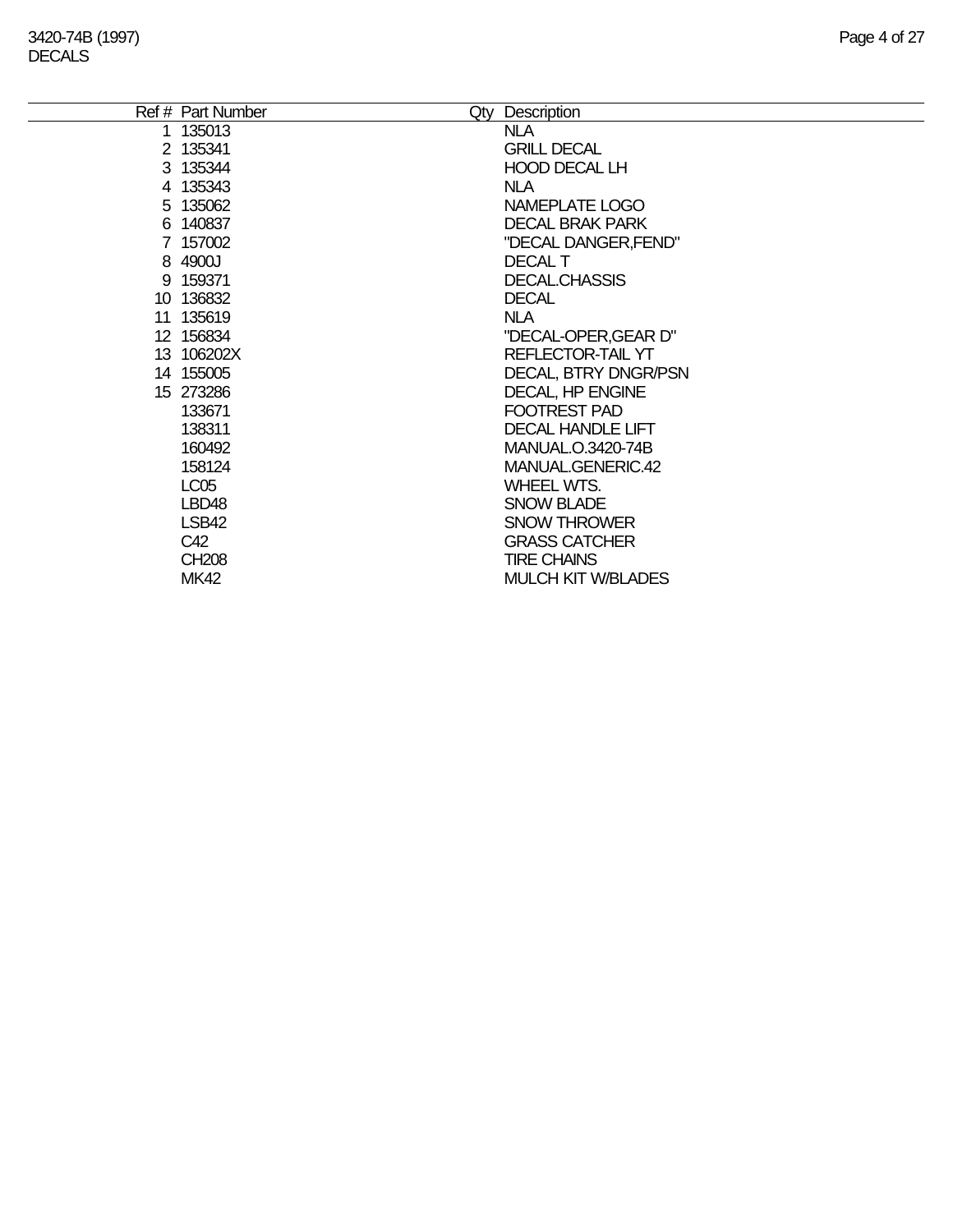**DRIVE** 

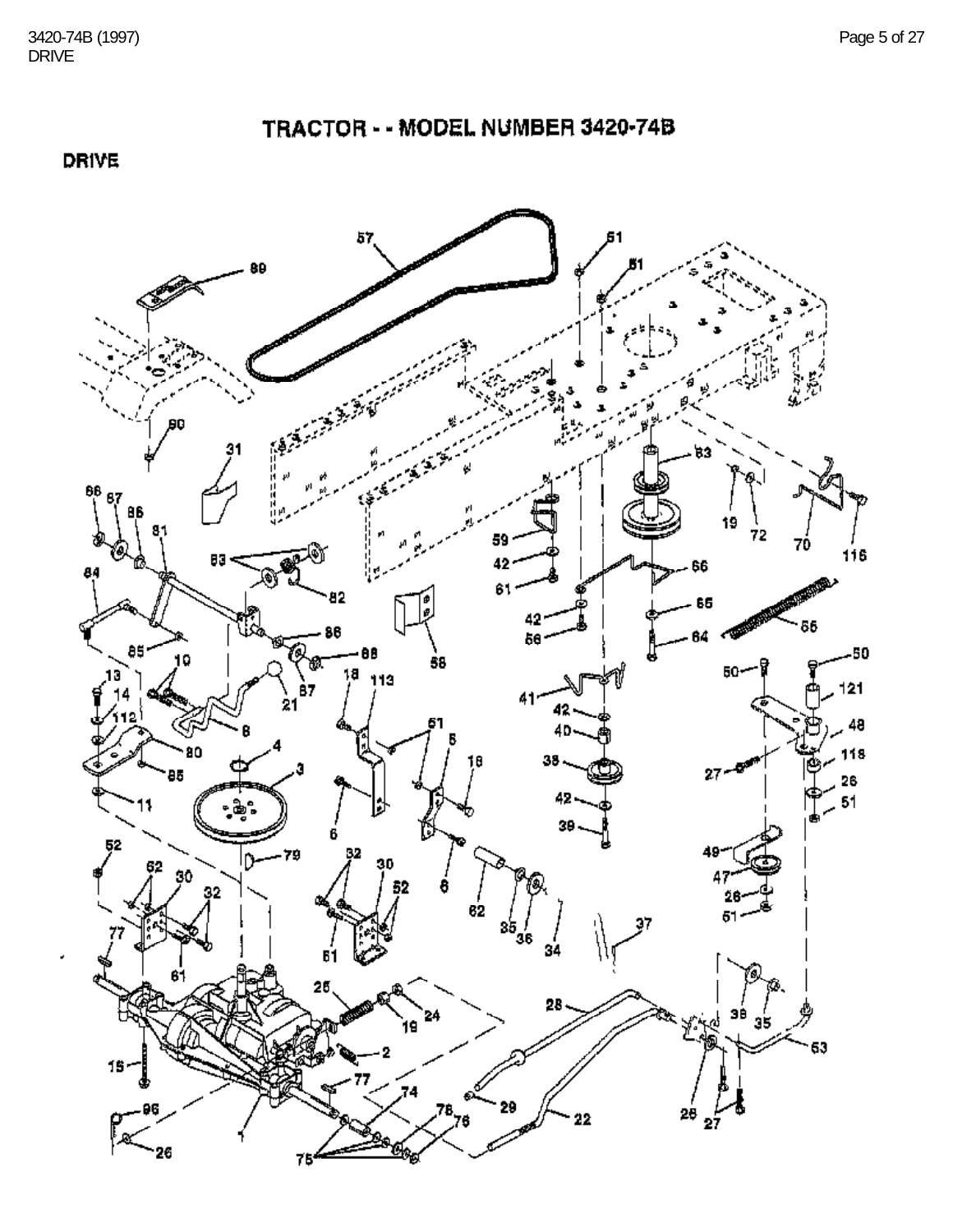| Ref # Part Number | Qty Description            |
|-------------------|----------------------------|
| 1 930-055         | <b>TRANSAXLE, PEERLESS</b> |
| 2 146682          | SPRING.BRAKE.RETU          |
|                   |                            |
| 3 123666X         | <b>PULLEY TRANS</b>        |
| 4 12000028        | SUB= 2267J                 |
| 5 121520X         | STRAP TORQUE               |
| 6 17490512        | <b>SCREW</b>               |
| 8 141003          | ROD SHIFT FEND LT          |
| 10 76020416       | PIN COTTER 1/8             |
|                   |                            |
| 11 105701X        | WASH-SHFT PLT LT           |
| 12 19151216       | <b>WASHER</b>              |
| 13 74550412       | BOLT.1/4-28.W/PAT          |
| 14 10040400       | <b>LOCKWASHER</b>          |
| 15 74490544       | BOLT.HX.FLG.5/16           |
|                   |                            |
| 18 74780616       | <b>BOLT</b>                |
| 19 73800600       | <b>NUT</b>                 |
| 21 106933X        | KNOB T (1/2-HOLE)          |
| 22 130804         | <b>BRAKE ROD</b>           |
| 24 73350600       | <b>NUT</b>                 |
| 25 106888X        | SPRING ROD LT              |
|                   |                            |
| 26 19131316       | <b>WASHER</b>              |
| 27 76020412       | <b>COTTER PIN</b>          |
| 28 145204         | ROD.BRAKE.PARK.LT          |
| 29 71673          | PLUNGER CAP T              |
| 30 130807         | <b>TRANSAXLE MTG BKT</b>   |
|                   |                            |
| 31 127275X        | "KEEPER, BELT LH T"        |
| 32 74760512       | <b>BOLT</b>                |
| 34 155071         | SHAFT ASM-PEDAL F          |
| 35 120183X        | <b>NYLON BEARING</b>       |
| 36 19211616       | <b>WASHER LT</b>           |
| 37 1572H          | <b>SUB=2882J</b>           |
|                   |                            |
| 38 123674X        | PULLEY.IDLER.FLAT          |
| 39 74760644       | <b>BOLT</b>                |
| 40 4470J          | <b>SPACERT</b>             |
| 41 154777         | SUB= 165692                |
| 42 19131312       | <b>WASHER</b>              |
| 47 127783         | SUB= 139245                |
|                   |                            |
| 48 154604         | <b>BELLCRANK ASM</b>       |
| 49 123205X        | <b>RETAIN BELT</b>         |
| 50 74760624       | SUB= 74930624              |
| 51 73680600       | SUB=73690600               |
| 52 73680500       | SUB=73690500               |
| 53 105710X        | "LINK, CLUTCH T"           |
|                   |                            |
| 55 105709X        | "SPRING, RETURN LT"        |
| 56 74760620       | SUB=74780620               |
| 57 130801         | SUB= 138255                |
| 58 127274X        | "KEEPER, BELT RH T"        |
| 59 140312         | <b>KEEPER BELT CNTSP</b>   |
| 61 17490612       | <b>SCREW</b>               |
|                   |                            |
| 62 8883R          | PEDAL COVER T              |
| 63 140186         | <b>PULLEY.ENGINE</b>       |
| 64 71170764       | <b>BOLT</b>                |
| 65 10040700       | <b>LOCKWASHER</b>          |
| 66 154778         | <b>KEEPER-BELT</b>         |
|                   |                            |
| 70 134683         | <b>KEEPER BELT ENG</b>     |
| 72 19132012       | <b>WASHER</b>              |
| 74 137057         | <b>SPACER AXLE</b>         |
| 75 121749X        | <b>WASHER</b>              |
| 76 12000001       | <b>E-RING LT</b>           |
|                   |                            |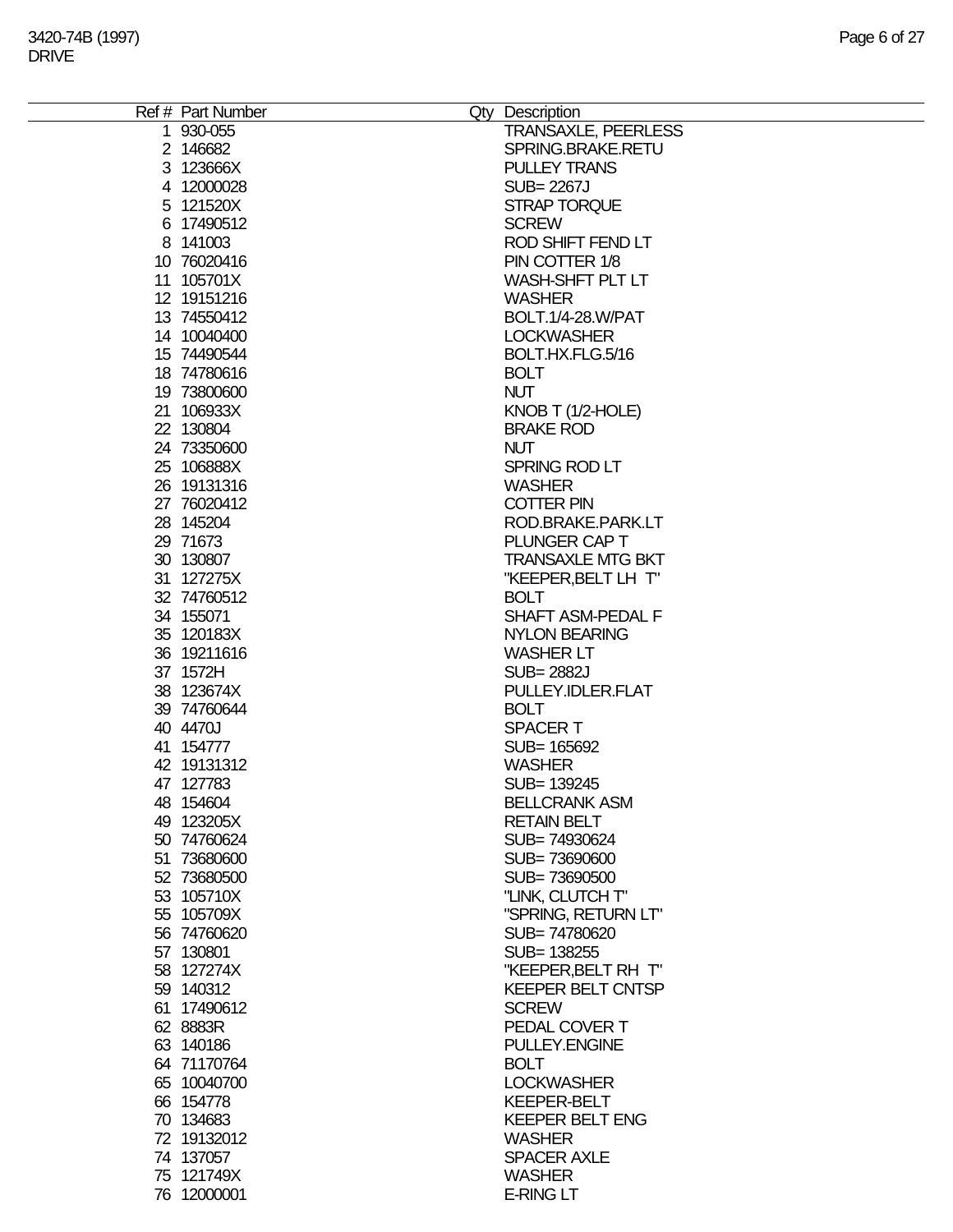|    | Ref # Part Number<br>Qty | Description          |
|----|--------------------------|----------------------|
|    | 77 123583X               | <b>SQUARE KEY</b>    |
|    | 78 121748X               | <b>WASHER</b>        |
|    | 79 2228M                 | SUB= 2228M1          |
|    | 80 145090                | "ARM.SHIFT.20""TIRE" |
| 81 | 156049                   | SHAFT.CROS.P930.     |
|    | 82 123782X               | "SPRING,TORSION"     |
|    | 83 19171216              | <b>WASHER</b>        |
|    | 84 145643                | "ROD.TIE.20""P930LT" |
|    | 85 150360                | NUT.CNT.LOCK.1/4     |
|    | 86 71208                 | <b>BUSHING</b>       |
| 87 | 19212016                 | <b>WASHER D</b>      |
| 88 | 12000008                 | <b>KLIP RING</b>     |
| 89 | 139964                   | SUB=918139964        |
|    | 90 124346X               | <b>NUT</b>           |
|    | 96 4497H                 | <b>RETAINER M</b>    |
|    | 112 19091210             | <b>WASHER LT</b>     |
|    | 113 127285X              | "STRAP, TORQUE"      |
|    | 116 72110610             | BOLT RDHD 3/8-16     |
|    | 118 154774               | SPACER-BELLCRANK     |
|    | 121 154419               | NYLINER-CLUTCHING    |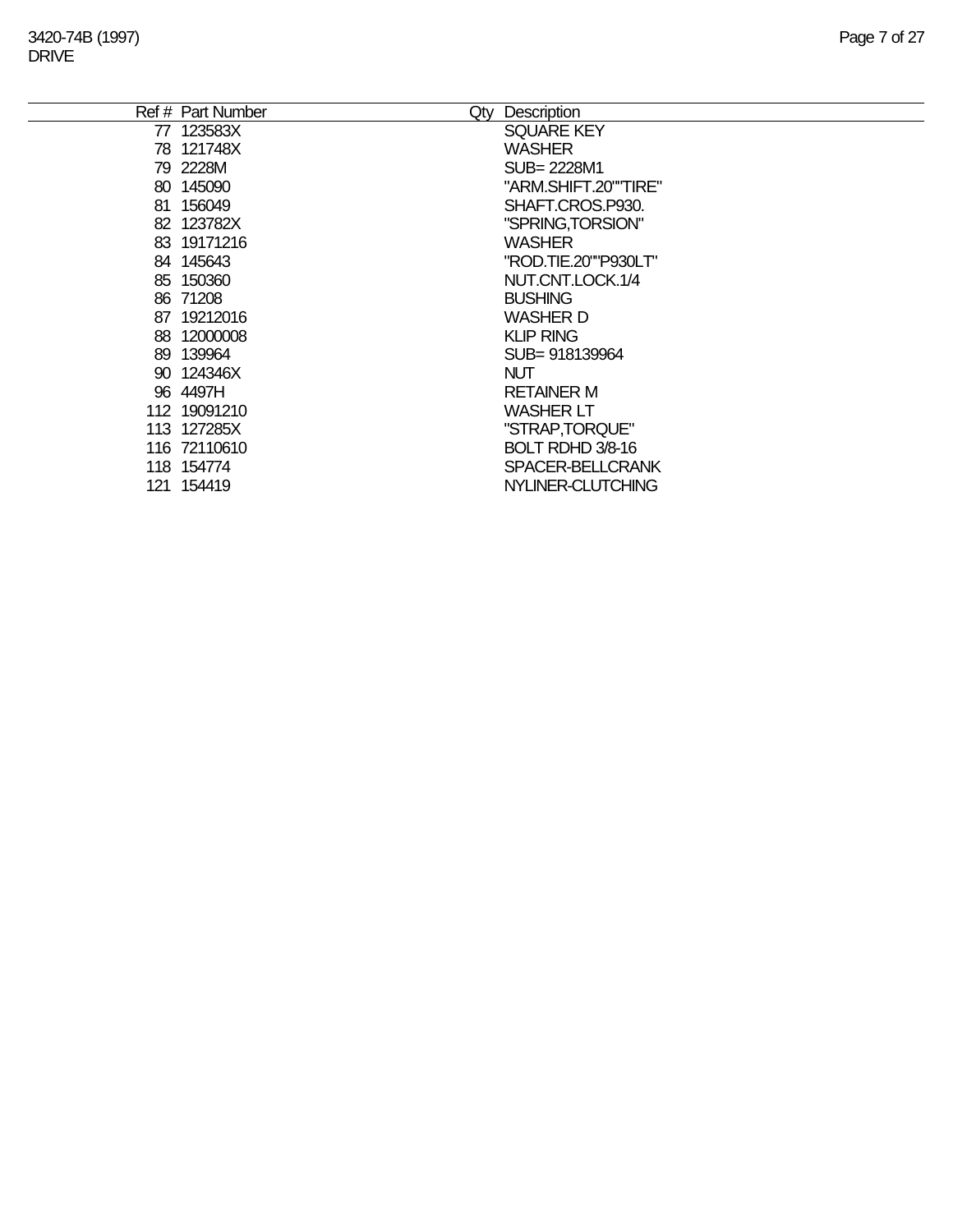TRACTOR - - MODEL NUMBER 3420-74B

**ELECTRICAL** 

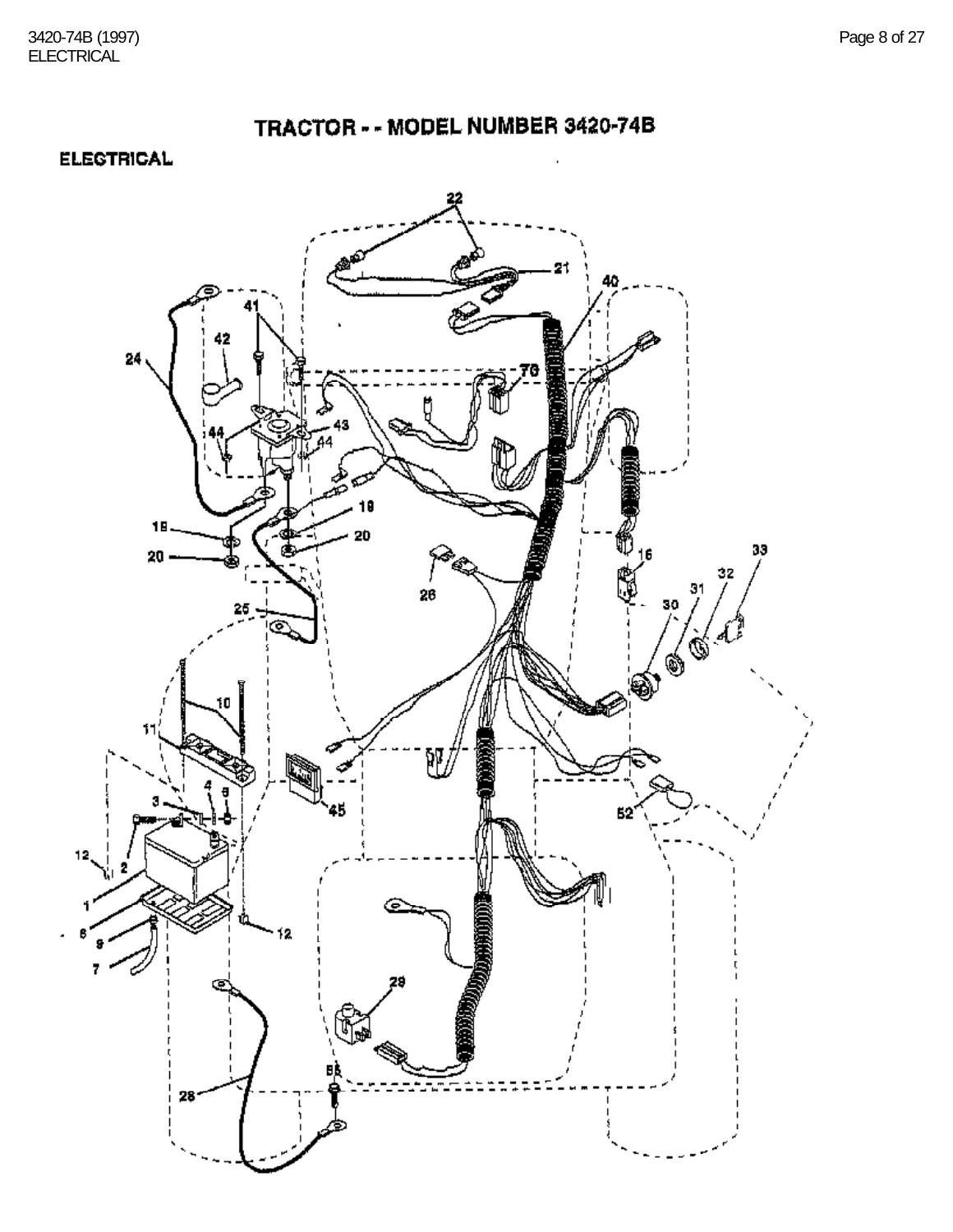÷.

| Ref # Part Number | Qty Description         |
|-------------------|-------------------------|
| 1 144925          | SUB= 123899X            |
| 2 74760412        | <b>BOLT LT</b>          |
| 3 19091016        | <b>WASHER</b>           |
| 4 10040400        | <b>LOCKWASHER</b>       |
| 6 73220400        | SUB= 50675              |
| 7 7697J           | "DRAIN TU T, BATT"      |
| 8 7603J           | "TRAY T, BATTERY"       |
| 9 109596X         | <b>HOSE CLAMP T</b>     |
| 10 145211         | SUB= 150177             |
| 11 150109         | <b>HOLDDOWN BATTERY</b> |
| 12 145769         | SUB= 150177             |
| 16 153664         | <b>SWITCH INTERLOCK</b> |
| 19 10090400       | SUB= 10040400           |
| 20 73350400       | <b>NUT</b>              |
| 21 136850         | "HARNESS, LIGHT SOC"    |
| 22 4152J          | <b>HEADLAMP BULB</b>    |
| 24 4799J          | "CABLE T, BATTERY"      |
| 25 146148         | CABLE.6GA.22W/16W       |
| 26 108824X        | <b>FUSE HYT</b>         |
| 28 145491         | CABLE.GRND.6GA.21       |
| 29 121305X        | <b>SWITCH SEAT</b>      |
| 30 140301         | SWITCH IGN 4POS         |
| 31 124211X        | <b>NUT IGNITION</b>     |
| 32 141226         | <b>COVER KEY SWITCH</b> |
| 33 122147X        | <b>KEY</b>              |
| 40 156152         | "HARNESS-IGN, YDPRO"    |
| 41 71110408       | <b>BOLT HXHD FIN</b>    |
| 42 131563         | SUB= 154336             |
| 43 145673         | SUB= 146154             |
| 44 73640400       | NUT HXKEP 1/4X20        |
| 45 121433X        | SUB= 122822X            |
| 52 141940         | PROTECTION LOOP         |
| 55 17490508       | <b>SCREW LT</b>         |
| 70 140413         | <b>HARNESS ENG DUAL</b> |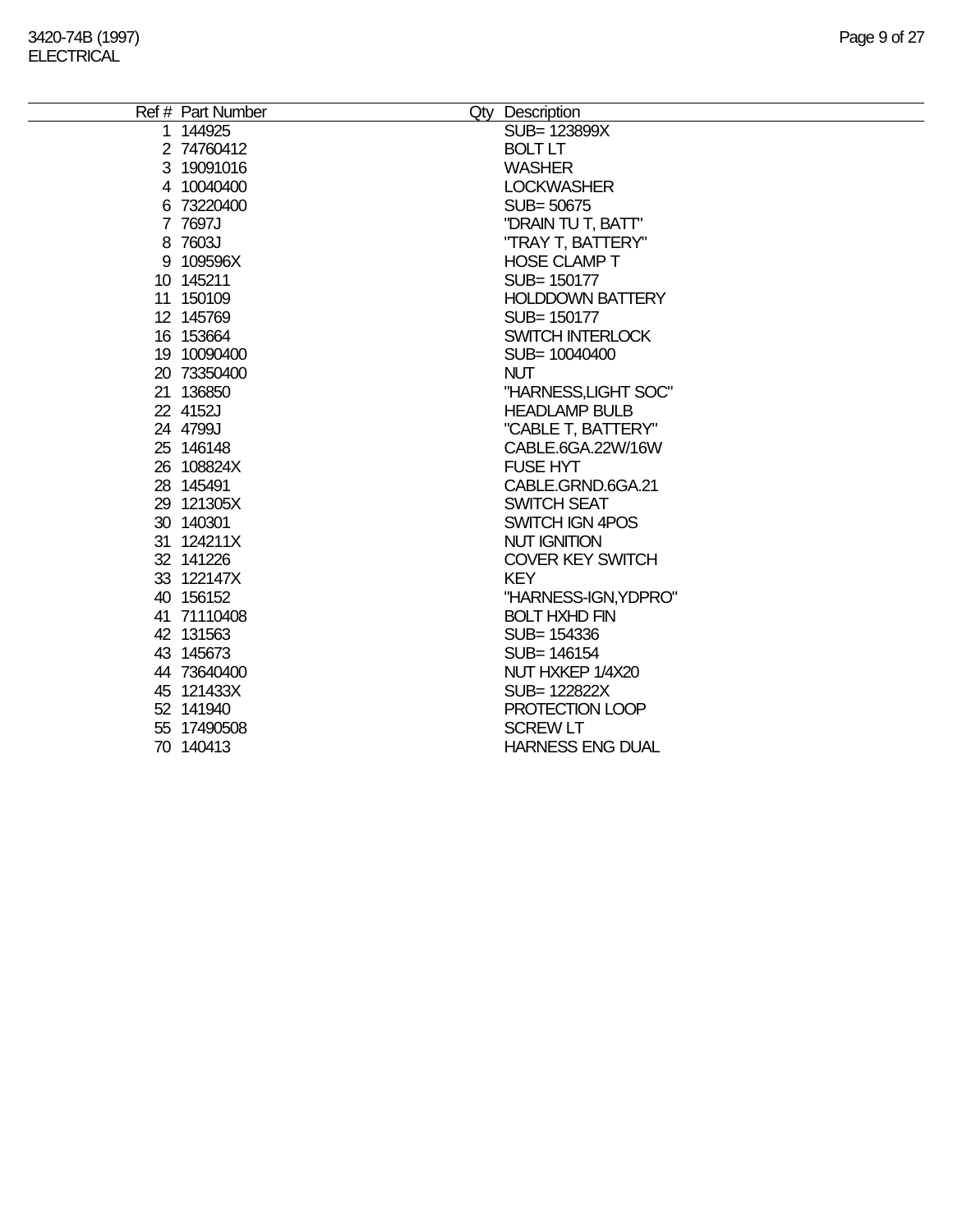$\mathbf{b}$ 

TRACTOR - - MODEL NUMBER 3420-74B

**ENGINE** 

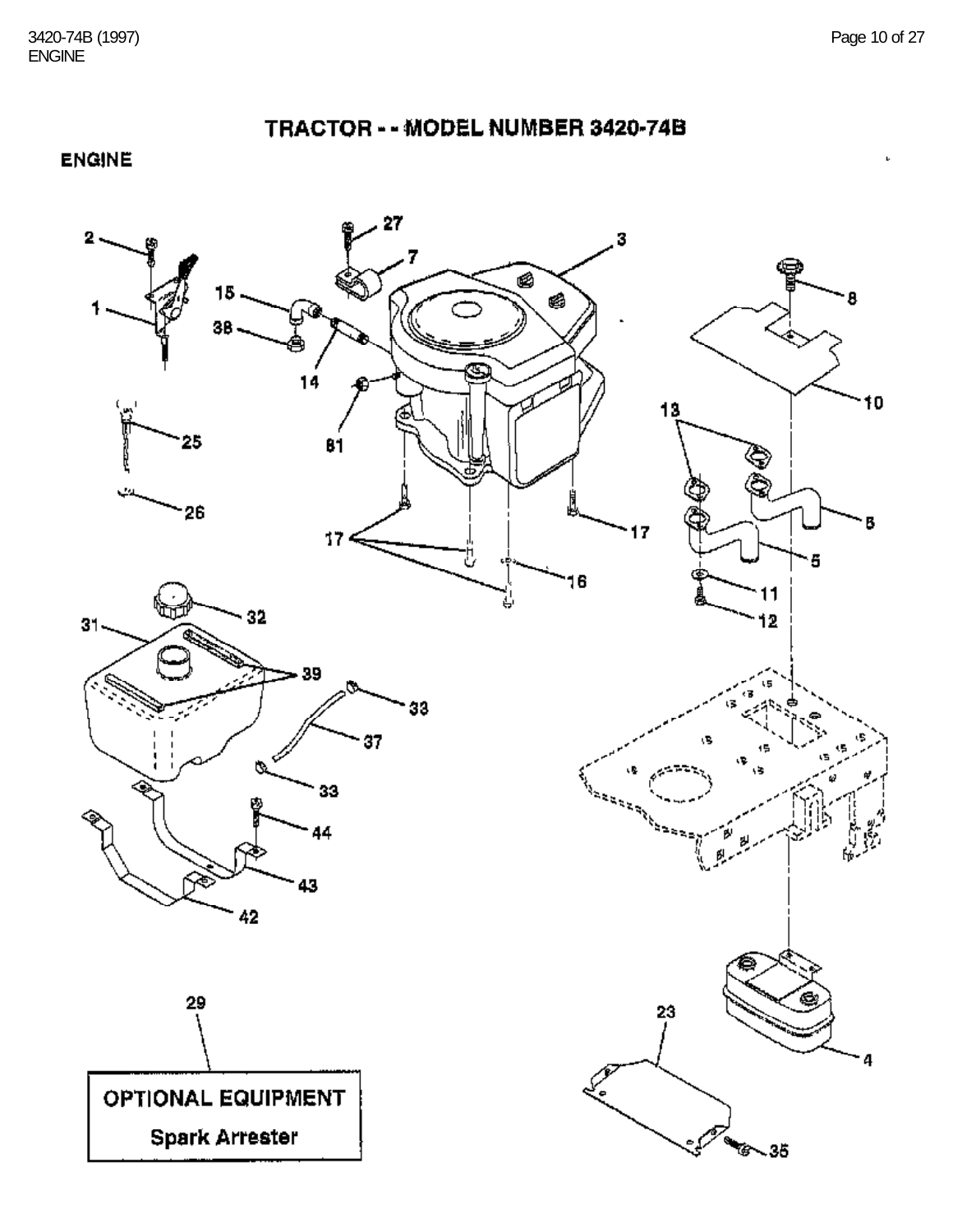÷.

|    | Ref # Part Number | Qty Description          |
|----|-------------------|--------------------------|
|    | 1 132748          | SUB= 532132748           |
|    | 2 17720410        | <b>SCREW LT</b>          |
|    | 3 42D777          | <b>ENGINE</b>            |
|    | 4 149723          | MUFFLER.TW.LOTONE        |
|    | 5 144069          | EXHAUST.B&S.18.LH        |
|    | 6 144068          | EXHAUST.B&S.18.RH        |
|    | 7 138129          | CLAMP.TUBE.DBL.EN        |
|    | 8 150176          | BOLT.5/16-18.UNC         |
|    | 10 145552         | SHIELD.HEAT.             |
|    | 11 10040400       | <b>LOCKWASHER</b>        |
|    | 12 74780412       | SUB=74780414             |
|    | 13 272250         | <b>GASKET MUFFLER</b>    |
|    | 14 13280336       | PIPE NIPPLE LT           |
|    | 15 13200300       | <b>ELBOW</b>             |
|    | 16 11050600       | <b>LOCKWASHER</b>        |
|    | 17 17490624       | <b>SCREW LT</b>          |
|    | 23 156123         | SHIELD-HEAT              |
|    | 25 138672         | "CONTROL.CHOKE.51"""     |
|    | 26 73920600       | "NUT, KEPS 3/8-24IM"     |
|    | 27 152927         | "SCREW-TT, 10-32 FL"     |
|    | 29 137180         | SUB= 532137180           |
|    | 31 141291         | <b>TANK FUEL 1.9 NAT</b> |
|    | 32 140527         | <b>CAP ASM FUEL</b>      |
|    | 33 123487X        | <b>HOSE CLAMP</b>        |
|    | 35 17490512       | <b>SCREW</b>             |
|    | 37 7833R          | <b>HOSE T</b>            |
| 38 |                   | <b>REFER TO IMAGE</b>    |
|    | 39 126564X        | "STRIP,FORM"             |
|    | 42 140020         | <b>STRAP TANK FUEL</b>   |
|    | 43 140019         | <b>STRAP TANK FRONT</b>  |
|    | 44 17490612       | <b>SCREW</b>             |
|    | 81 128861         | <b>NUT</b>               |
|    |                   |                          |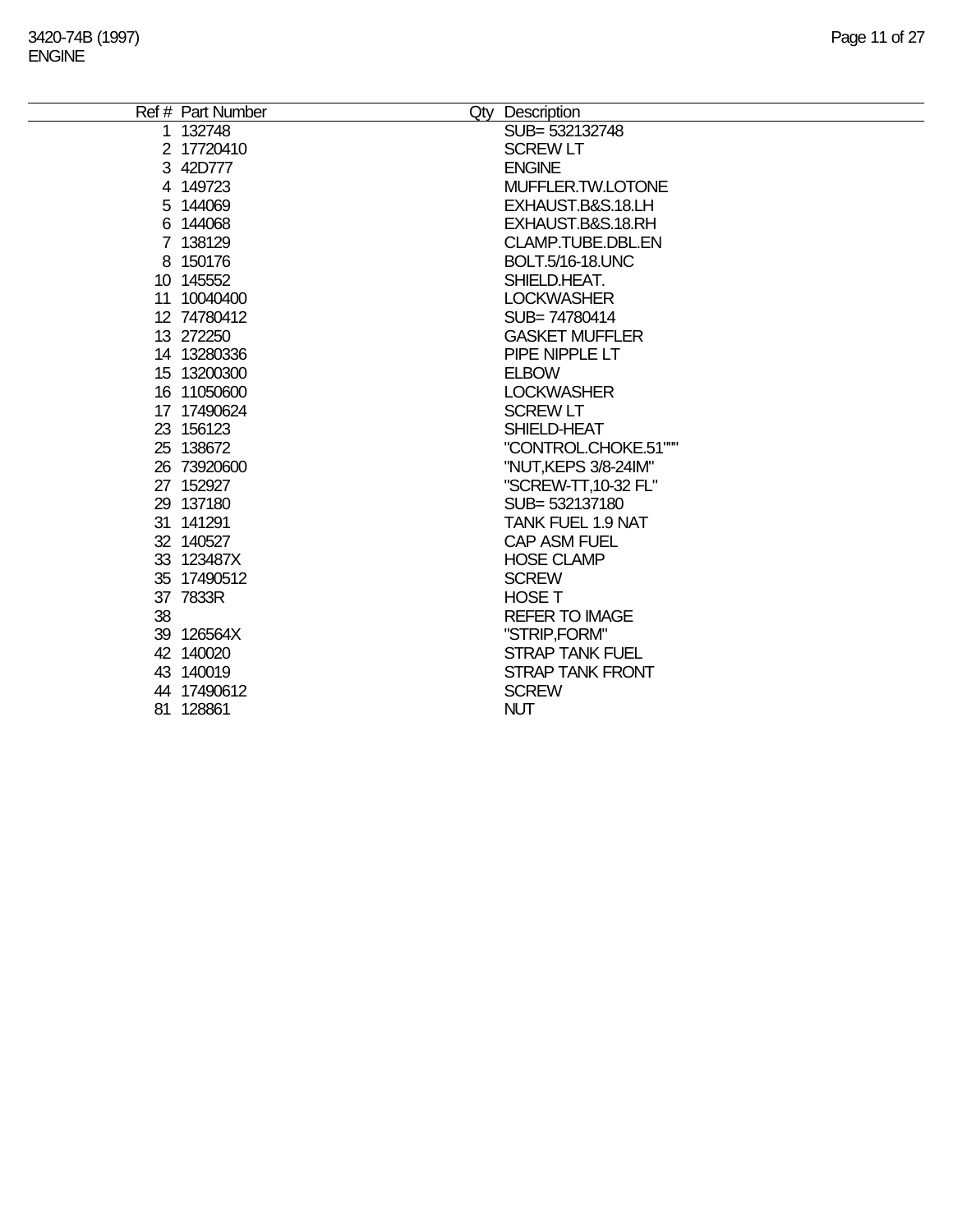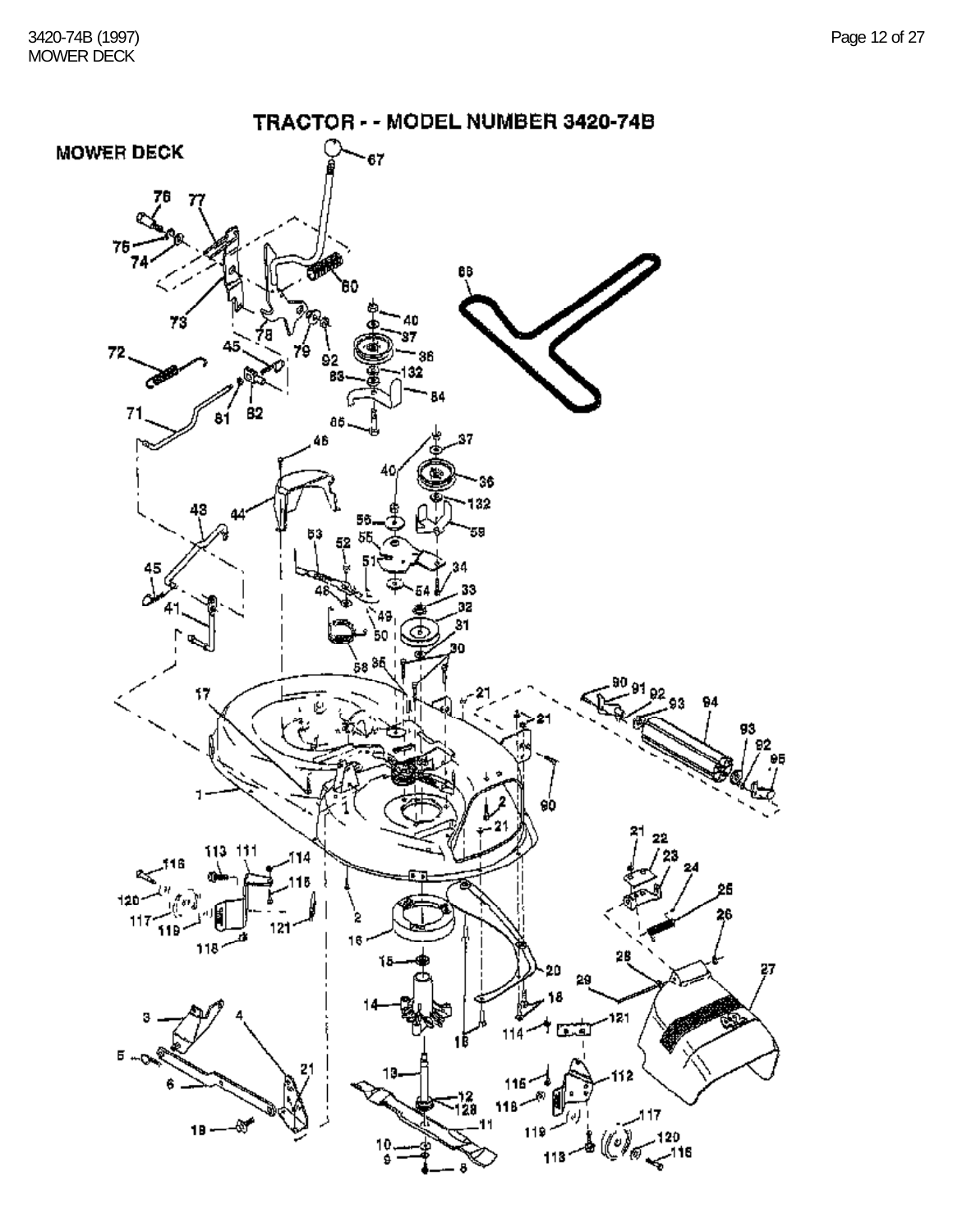| Ref # Part Number | Qty Description          |
|-------------------|--------------------------|
| 1 144393          | DECK.WELD.42.            |
| 2 72140506        | <b>BOLT</b>              |
|                   | BRKT ASM SWAY BAR        |
| 3 138017          |                          |
| 4 138440          | <b>BRKT DECK SW BAR</b>  |
| 5 4939M           | SUB=85902                |
| 6 130832          | SUB=130833               |
| 8 850857          | <b>BLADE BOLT</b>        |
| 9 10030600        | SUB= 10040600            |
| 10 140296         | WASHER.HARD.BLADE        |
| 11 134149         | "BLADE.42"" MULCHER"     |
| 12 129895         | <b>BEARING.BALL</b>      |
| 13 137645         | SUB= 137646              |
| 14 128774         | <b>HSG ASM MANDREL</b>   |
| 15 110485X        | <b>BEARING</b>           |
| 16 140329         | <b>STRIPPER RND MWR</b>  |
| 17 72110610       | BOLT RDHD 3/8-16         |
| 18 72140505       | <b>BOLT</b>              |
| 19 132827         | <b>BOLT SHD 5/16-18</b>  |
| 20 136888         | SUB=918136888            |
| 21 73680500       | SUB=73690500             |
| 22 134753         | STIFFENER BRKT           |
| 23 131267         | <b>DEFLECTOR BRKT</b>    |
| 24 105304X        | CAP-SLEEVE LT            |
|                   |                          |
| 25 123713X        | <b>SPRING TORSION</b>    |
| 26 110452X        | <b>NUT PUSH M</b>        |
| 27 130968         | DEFLECTOR.SHIELD         |
| 28 19111016       | <b>WASHER</b>            |
| 29 131491         | <b>HINGE ROD</b>         |
| 30 138776         | SUB= 157722              |
| 31 129963         | <b>WASHER</b>            |
| 32 129861         | SUB= 153535              |
| 33 137266         | SUB= 139729              |
| 34 72110614       | <b>BOLT</b>              |
| 35 133835         | <b>XMAS TREE FASTNER</b> |
| 36 131494         | FLAT IDLER PULLEY        |
| 37 19131316       | <b>WASHER</b>            |
| 40 73680600       | SUB=73690600             |
| 41 133551         | PIVOT ROD                |
| 43 140083         | <b>ROD CLUTCH WAIBS</b>  |
| 44 140088         | <b>GUARD MAND LH BLK</b> |
| 45 4497H          | <b>RETAINER M</b>        |
| 46 137729         | SCREW.1/4-20X5/8         |
| 48 133944         | <b>HARD SMALL WASHER</b> |
| 49 133940         | SUB= 151785              |
| 50 131340         | SHOULDER BOLT            |
| 51 69180          | <b>LOCKNUT</b>           |
| 52 139888         | <b>BOLT.SHLD.5/16-18</b> |
|                   |                          |
| 53 131845X900     | SUB= 131845              |
| 54 133943         | <b>HARDENED WASHER</b>   |
| 55 140084         | SUB= 151785              |
| 56 122052X        | <b>SPACER RETAINER</b>   |
| 58 140086         | <b>SPRING TORSN BRAK</b> |
| 59 141043         | <b>GUARD IDLER TUV</b>   |
| 67 132044         | SUB= 532132044           |
| 68 144200         | BELT.V.T-PATH            |
| 71 142427         | ROD CLUTCH 38/42         |
| 72 131870         | <b>RETURN SPRING</b>     |
| 73 127847         | <b>CLUTCH ARM SECOND</b> |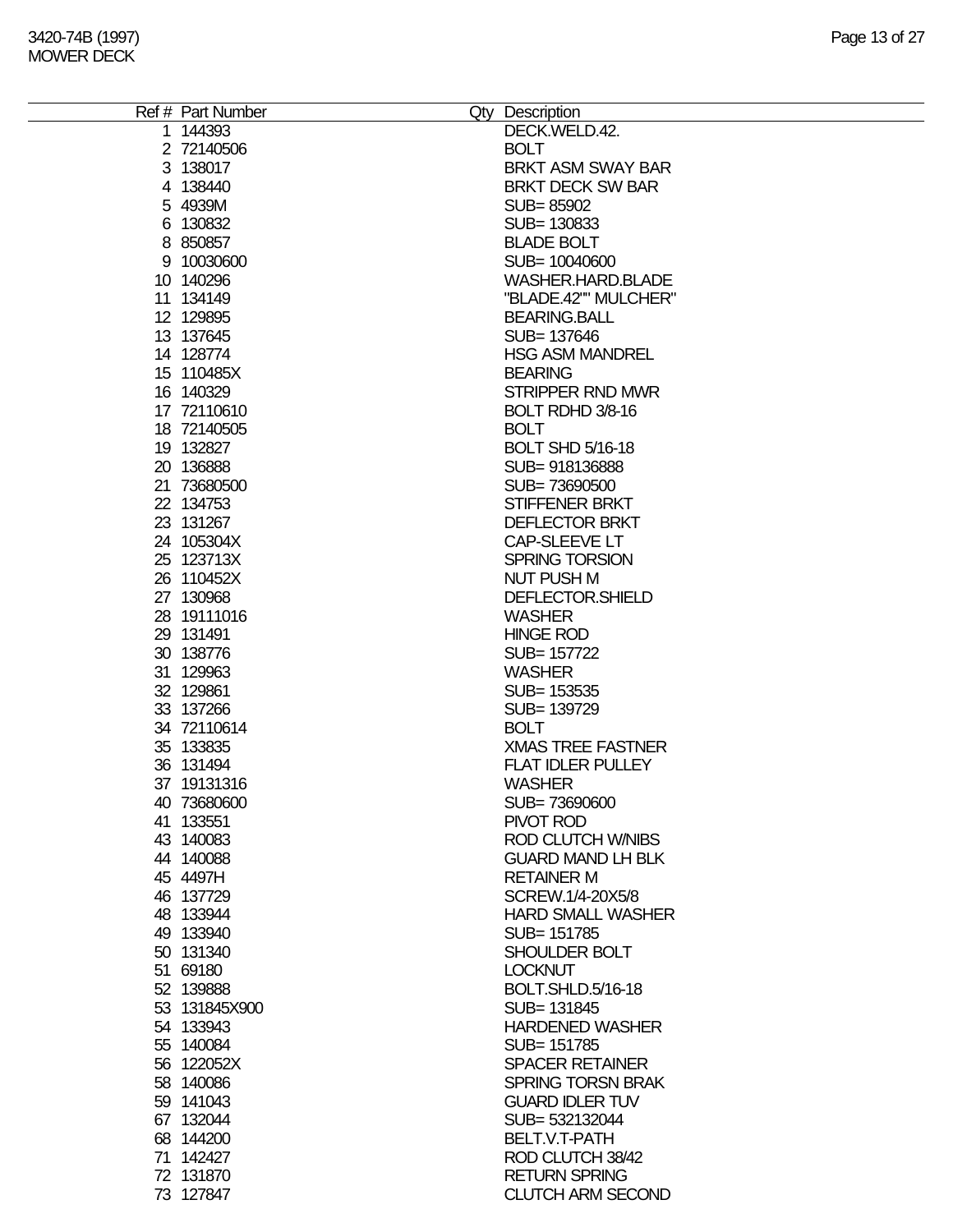| Ref # Part Number            | Qty Description                |
|------------------------------|--------------------------------|
| 74 121748X                   | <b>WASHER</b>                  |
| 75 12000029                  | <b>RING</b>                    |
| 76 128903                    | SHOULDER BOLT                  |
| 77 127845                    | <b>SPRING KEEPER</b>           |
| 78 156436                    | LOWER ASM CLUTCH PRIMARY YP    |
| 79 127498                    | <b>BUSHING</b>                 |
| 80 153701                    | SPRING.CLUTCH.MWR              |
| 81 73350600                  | <b>NUT</b>                     |
| 82 142028                    | <b>TRUNION ADJ</b>             |
| 83 120958X                   | <b>WASHER</b>                  |
| 84 156084                    | "KEEPER-BELT, FIXED"           |
| 85 72140618                  | BOLT RDHD 3/8-16               |
| 90 74760616                  | <b>BOLT</b>                    |
| 91 132274                    | SUB=532132274                  |
| 92 73800600                  | <b>NUT</b>                     |
| 93 19171416                  | <b>WASHER</b>                  |
| 94 132264                    | SUB= 532132264                 |
| 95 132273                    | SUB= 532132273                 |
| 111 155197                   | BRACKET.GWHL.LH.               |
| 112 155198                   | <b>BRACKET.GWHL.RH.</b>        |
| 113 17490512                 | <b>SCREW</b>                   |
| 114 73510500                 | <b>NUT</b>                     |
| 115 72110504                 | SUB=872110504                  |
| 116 4898H                    | <b>BOLT M</b>                  |
| 117 105455X                  | WHEEL.GAGE.BLK.PL              |
| 118 73930600                 | <b>LOCKNUT</b>                 |
| 119 19121414<br>120 19171512 | <b>WASHER</b><br><b>WASHER</b> |
| 121 143723                   | BRACKET.EXTRD.GWL              |
| 128 153390                   | <b>WASHER.FELT.</b>            |
| 132 19132203                 | <b>WASHER GT</b>               |
| 130794                       | <b>MANDREL ASM</b>             |
| 159469                       | SUB= 144783                    |
|                              |                                |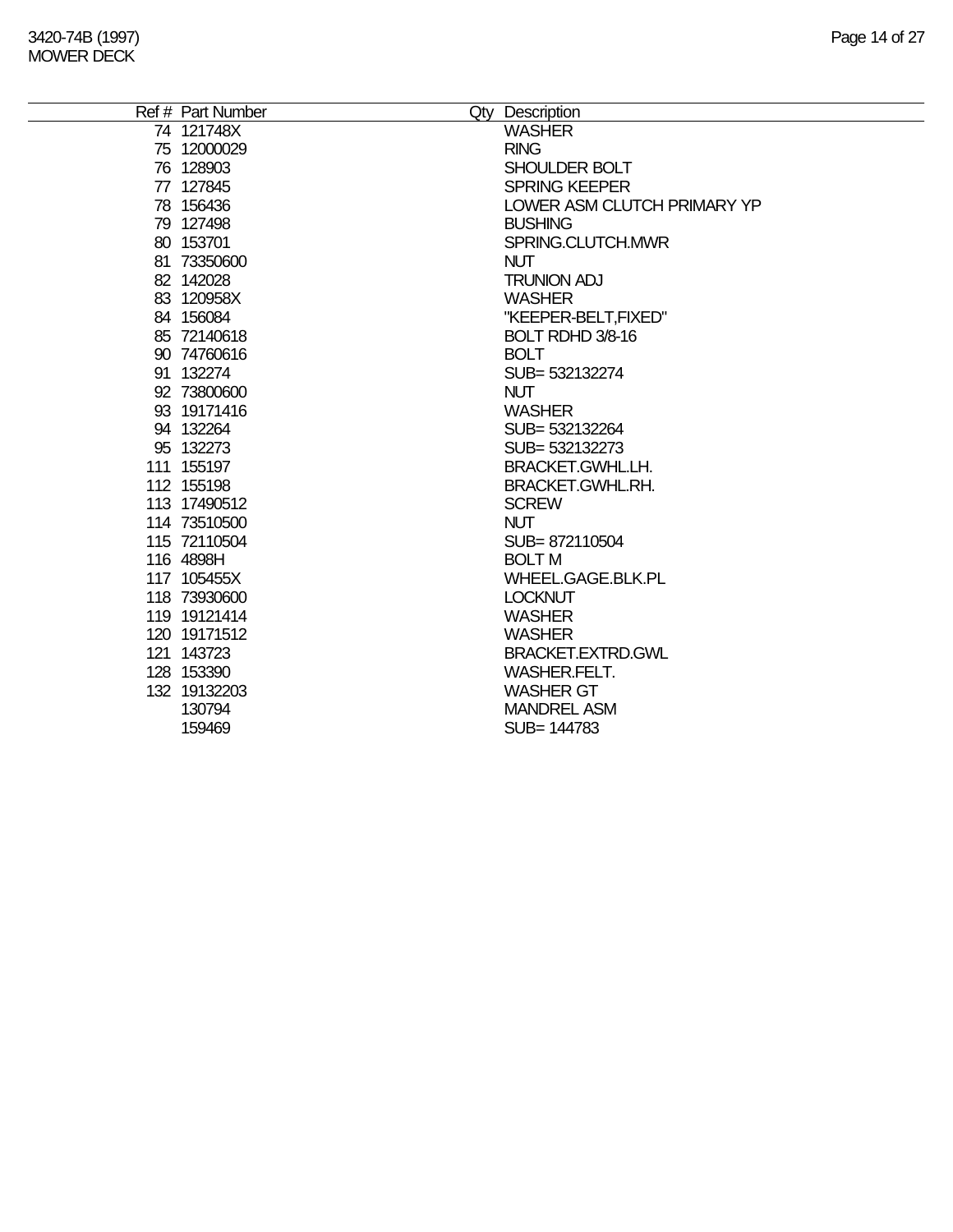**MOWER LIFT** 

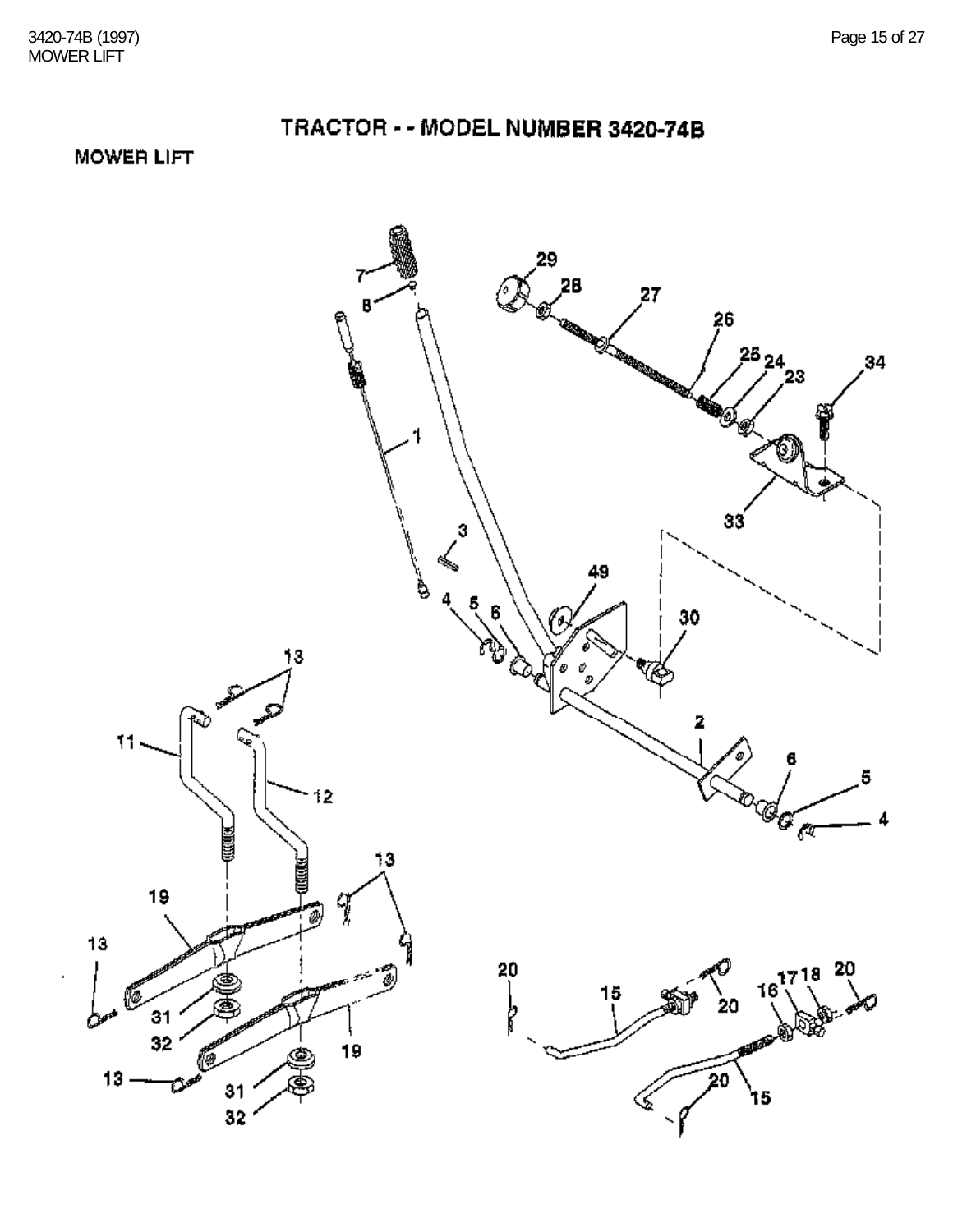÷,

| Ref # Part Number | Qty Description          |
|-------------------|--------------------------|
| 1 159460          | <b>WIRE ASM W.SPRING</b> |
| 2 159472          | "SHAFT ASM LIFT,LH"      |
| 3 138284          | PIN GROOVE               |
| 4 12000002        | <b>SUB=2225J</b>         |
| 5 19211621        | <b>WASHER</b>            |
| 6 120183X         | <b>NYLON BEARING</b>     |
| 7 109413X         | <b>GRIP</b>              |
| 8 124526X         | SUB= 125925X             |
| 10 122512X        | SUB= 532122512           |
| 11 139865         | SUB=918139865            |
| 12 139866         | SUB= 151140              |
| 13 4939M          | SUB=85902                |
| 15 127218         | <b>LINK.FRONT</b>        |
| 16 73350800       | <b>NUT</b>               |
| 17 130171         | <b>TRUNION</b>           |
| 18 73800800       | NUT.LK.W/WSH.1/2.        |
| 19 139868         | <b>ARM SUSP REAR</b>     |
| 20 3146R          | <b>RETAINER.SPRING</b>   |
| 23 110807X        | NUT T                    |
| 24 19131016       | <b>WASHER</b>            |
| 25 137150         | SPRING.COMP.INF.H        |
| 26 76020308       | SUB= 3145                |
| 27 137167         | ROD.ADJ.LIFT             |
| 28 73350600       | <b>NUT</b>               |
| 29 138057         | <b>KNOB INF 3/8-16</b>   |
| 30 150233         | <b>TRUNNION</b>          |
| 31 140302         | <b>BEARING PVT LH</b>    |
| 32 73540600       | NUT.CROWNLOCK.3/8        |
| 49 145212         | NUT.HXFLG.LOCK.          |
| 50 110452X        | <b>NUT PUSH M</b>        |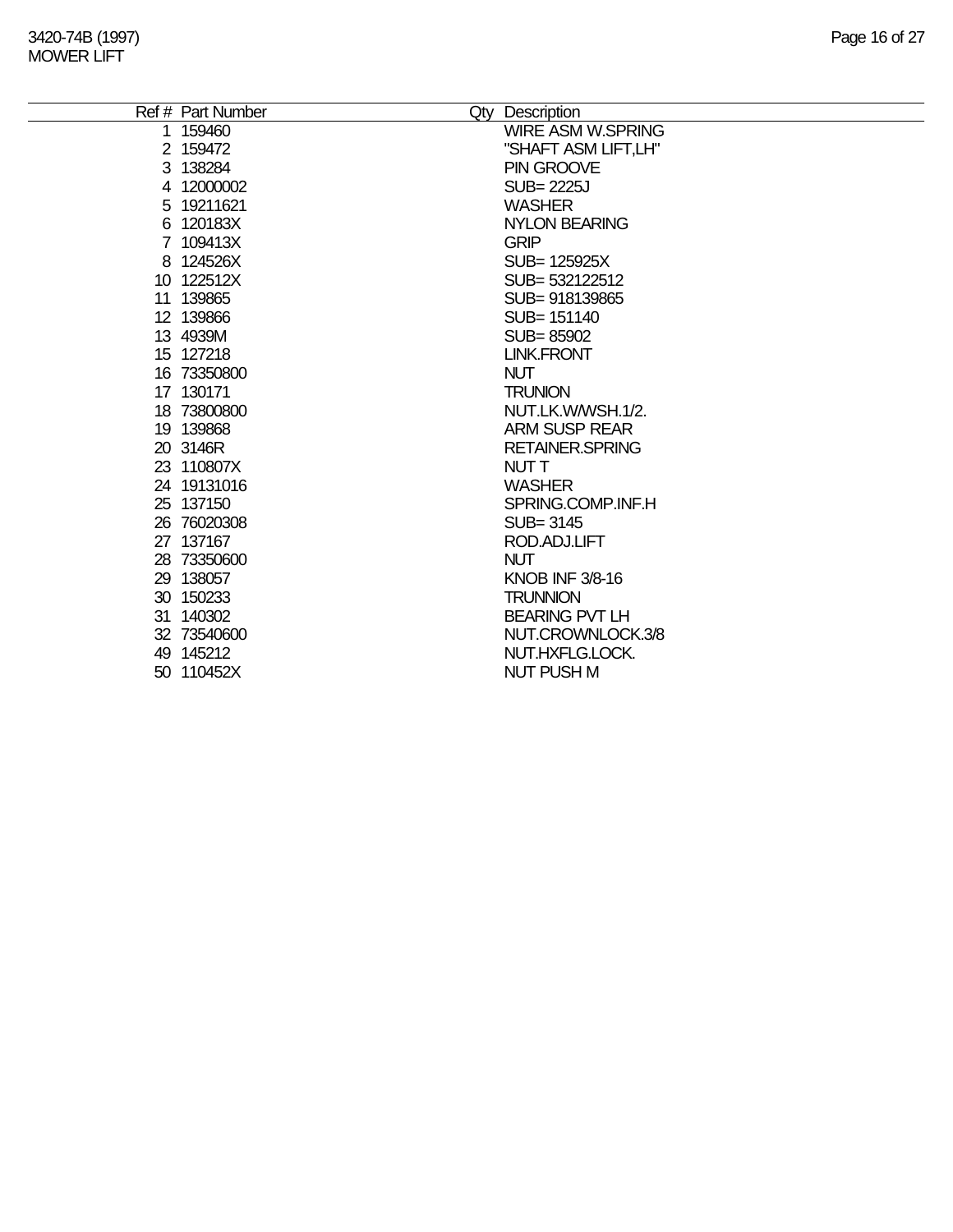#### TRACTOR - - MODEL NUMBER 3420-74B PEERLESS TRANSAXLE - MODEL NUMBER 930-055A

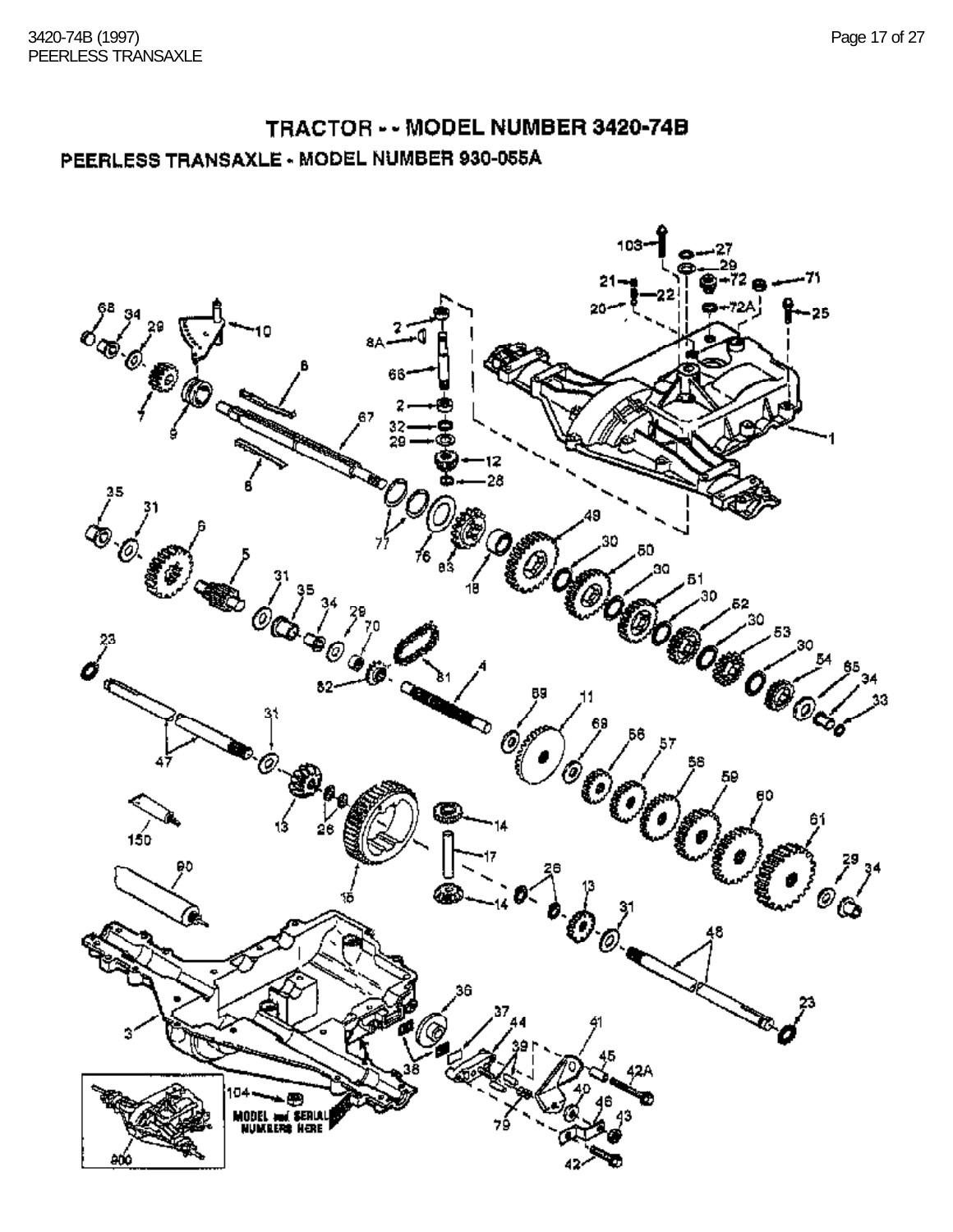| Ref # Part Number | Qty Description                |
|-------------------|--------------------------------|
| 1 772108A         | <b>TRANSAXLE COVER</b>         |
| 2 780086          | <b>BEARING, NEEDLE</b>         |
| 3 770102A         | <b>TRANSAXLE CASE</b>          |
| 4 776260          | <b>SHAFT, COUNTER</b>          |
| 5 776219B         | <b>OUTPUT SHAFT AND PINION</b> |
| 6 778139          | <b>GEAR, OUTPUT</b>            |
| 7 778136          | GEAR, SPUR, 15 TEETH           |
| 8 792136A         | SHIFT KEY                      |
|                   |                                |
| 8A 792047         | <b>KEY, WOODRUFF</b>           |
| 9 784352          | <b>COLLAR, SHIFTER</b>         |
| 10 784355         | ROD & FORK ASSY, SHIFT         |
| 11 778229         | GEAR, BEVEL, 42 TEETH          |
| 12 778113A        | BEVEL PINION, INPUT            |
| 13 778221         | <b>GEAR, BEVEL</b>             |
| 14 778068         | <b>GEAR, BEVEL, PINION</b>     |
| 15 778260         | <b>GEAR, RING</b>              |
| 17 786139         | PIN, DRIVE                     |
| 18 786102         | SPACER, NEUTRAL                |
| 20 792077         | BALL STEEL, 5/16" DIA.         |
| 21 792078         | SCREW, 3/8-16 X 3/8"           |
| 22 792079         | <b>SPRING</b>                  |
| 23 788061         | RING, SEAL                     |
| 25 792073         | SCREW, 1/4-20 X 1-1/4          |
| 26 792125         | <b>RING RETAINER</b>           |
| 27 792035         | <b>RING, RETAINER</b>          |
| 28 788040         | <b>RETAINING RING</b>          |
| 29 780072         | <b>WASHER THRUST</b>           |
| 30 780108         | <b>WASHER THRUST</b>           |
| 31 780001         | <b>WASHER</b>                  |
| 32 792001         | "O" RING                       |
| 33 788095         | SEAL, SQUARE CUT               |
| 34 780105A        | <b>BUSHING, FLANGED</b>        |
| 35 780118A        | <b>BUSHING, FLANGED</b>        |
| 36 790003         | DISK, BRAKE                    |
| 37 790007         | PLATE BRAKE PAD                |
| 38 799021         | <b>BRAKE PAD</b>               |
| 39 786026         | PIN DOWEL                      |
| 40 792076A        | <b>WASHER</b>                  |
| 41 790079         | <b>BRAKE LEVER</b>             |
| 42 792073         | SCREW, 1/4-20 X 1-1/4          |
| 42A 792085A       | SCREW, 1/4-20 X 2-1/4          |
| 43 792075         | LOCKNUT 5/16-24                |
| 44 790025         | <b>HOLDER BRAKE PAD</b>        |
| 45 786066         | <b>SPACER</b>                  |
|                   | <b>BRKT BRAKE LEVER</b>        |
| 46 786086         |                                |
| 47 774690         | <b>AXLE</b>                    |
| 48 774691         | <b>AXLE</b>                    |
| 49 778215         | GEAR, SPUR, 37 TEETH           |
| 50 778125         | GEAR, SPUR, 35 TEETH           |
| 51 778124A        | GEAR, SPUR, 30 TEETH           |
| 52 778123A        | GEAR, SPUR, 25 TEETH           |
| 53 778122A        | GEAR, SPUR, 22 TEETH           |
| 54 778273         | GEAR, SPUR, 19T                |
| 56 778230         | GEAR, SPUR, 12 TEETH           |
| 57 778151         | GEAR, SPUR, 15 TEETH           |
| 58 778126A        | GEAR, SPUR, 20 TEETH           |
| 59 778127A        | GEAR, SPUR, 25 TEETH           |
| 60 778128A        | GEAR, SPUR, 28 TEETH           |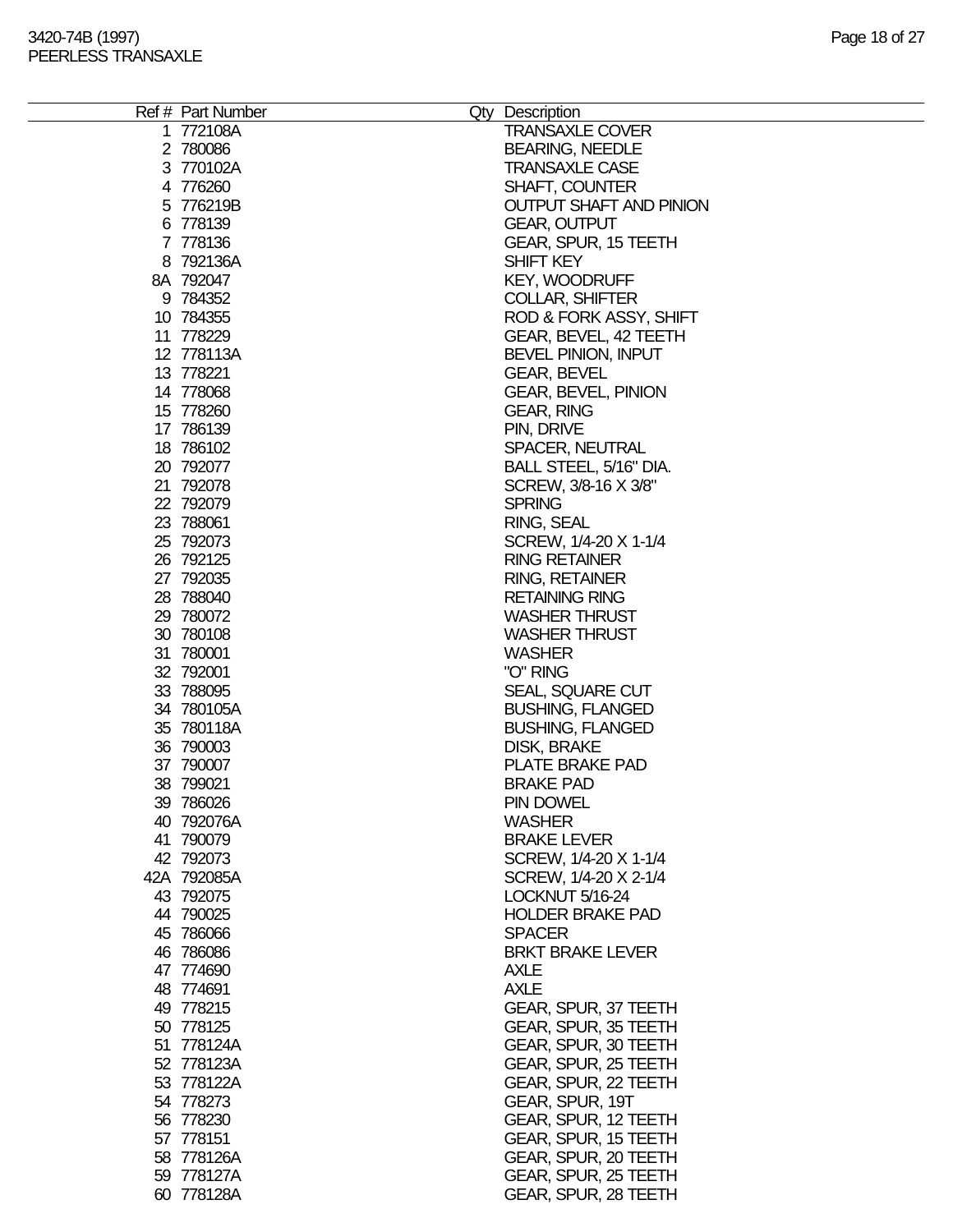|    | Ref # Part Number | Qty Description                 |
|----|-------------------|---------------------------------|
|    | 61 778163         | <b>GEAR, SPUR, 31 TEETH</b>     |
|    | 65 780109         | <b>WASHER, THRUST</b>           |
|    | 66 776135         | SHAFT, INPUT                    |
|    | 67 776315A        | SHAFT, BRAKE, 4 KEYED           |
|    | 68 786116A        | <b>PLUG</b>                     |
|    | 69 780051         | <b>WASHER THRUST</b>            |
|    | 70 786118         | <b>SPACER</b>                   |
|    | 71 788069         | <b>SEAL SQUARE CUT</b>          |
|    | 72 792165         | THREADED PLUG 9/16-18           |
|    | 72A 788091        | "O" RING                        |
|    | 76 780090         | <b>WASHER, THRUST</b>           |
| 77 | 788078A           | <b>INVERTED RETAINING RING</b>  |
|    | 79 792144         | <b>SPRING</b>                   |
|    | 81 786081         | <b>CHAIN, ROLLER</b>            |
|    | 82 786082         | SPROCKET 9T                     |
|    | 83 786123         | SPROCKET 18T (REV)              |
|    | 90 788067B        | <b>GREASE BENTONITE, 32 OZ.</b> |
|    | 103 792166        | <b>SCREW</b>                    |
|    | 104 792167        | <b>LOCKNUT</b>                  |
|    | 150 510334        | <b>GASKET ELIMINATOR</b>        |
|    | 900 794603        | REPLACEMENT TRANSAXLE           |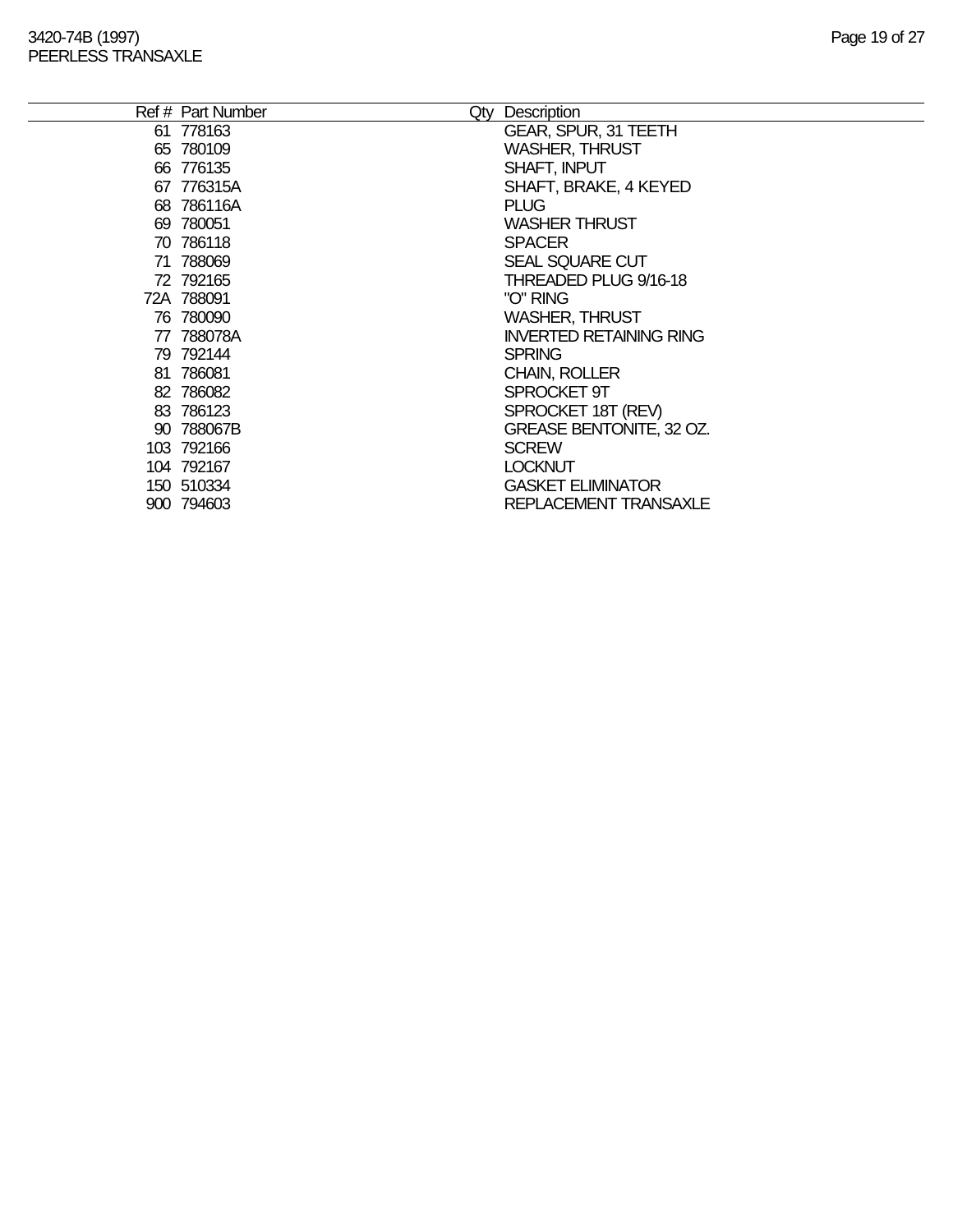#### **SCHEMATIC**

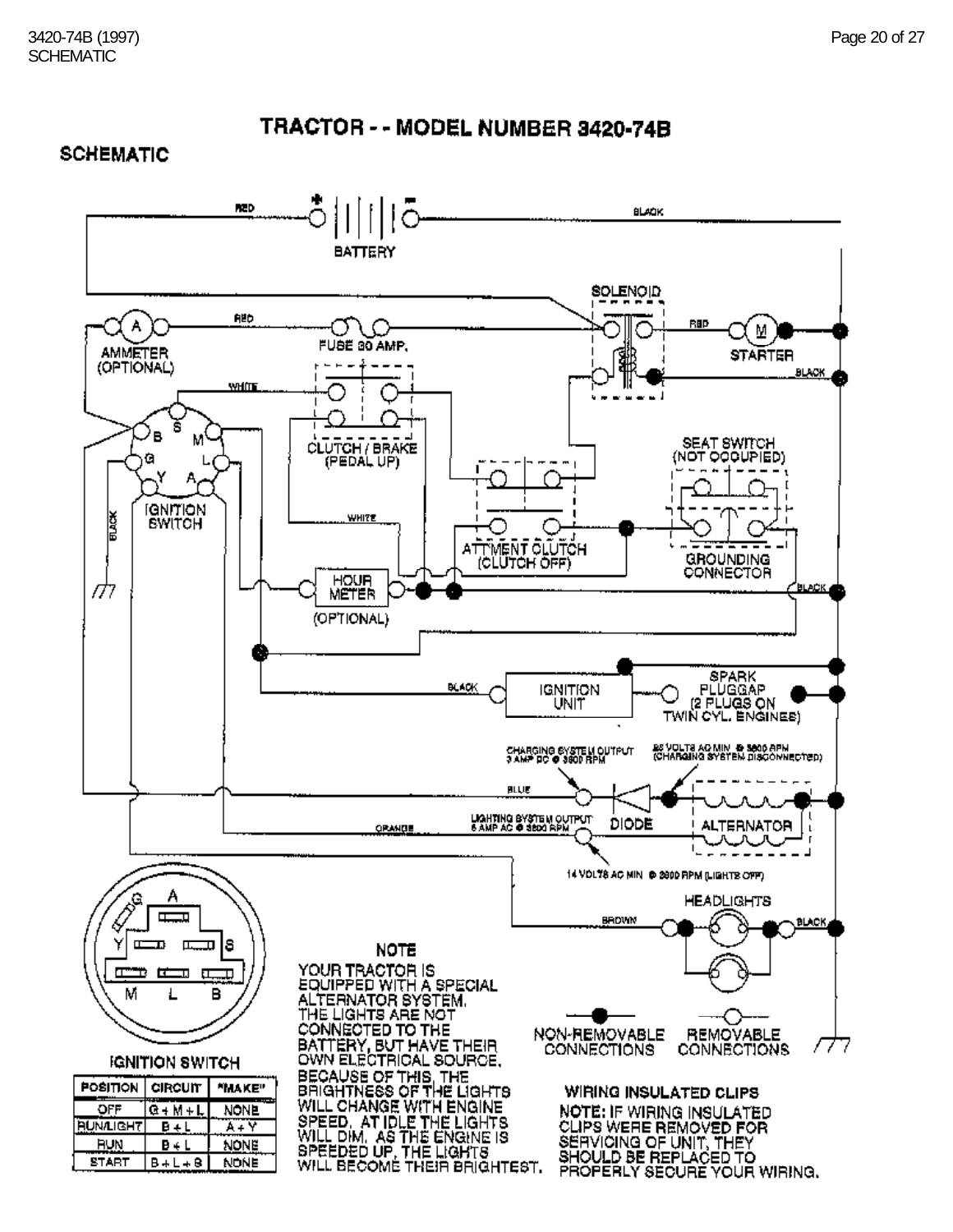| . Nur<br>$\cdot$ . $\sim$<br>nт | .)tv<br>∍בו             |  |
|---------------------------------|-------------------------|--|
| nbe <sup>r</sup><br>ʻdl<br>וסו  |                         |  |
|                                 | $\sim$ $-$<br>- -<br>பட |  |
|                                 | - IM<br>. JL<br>∼       |  |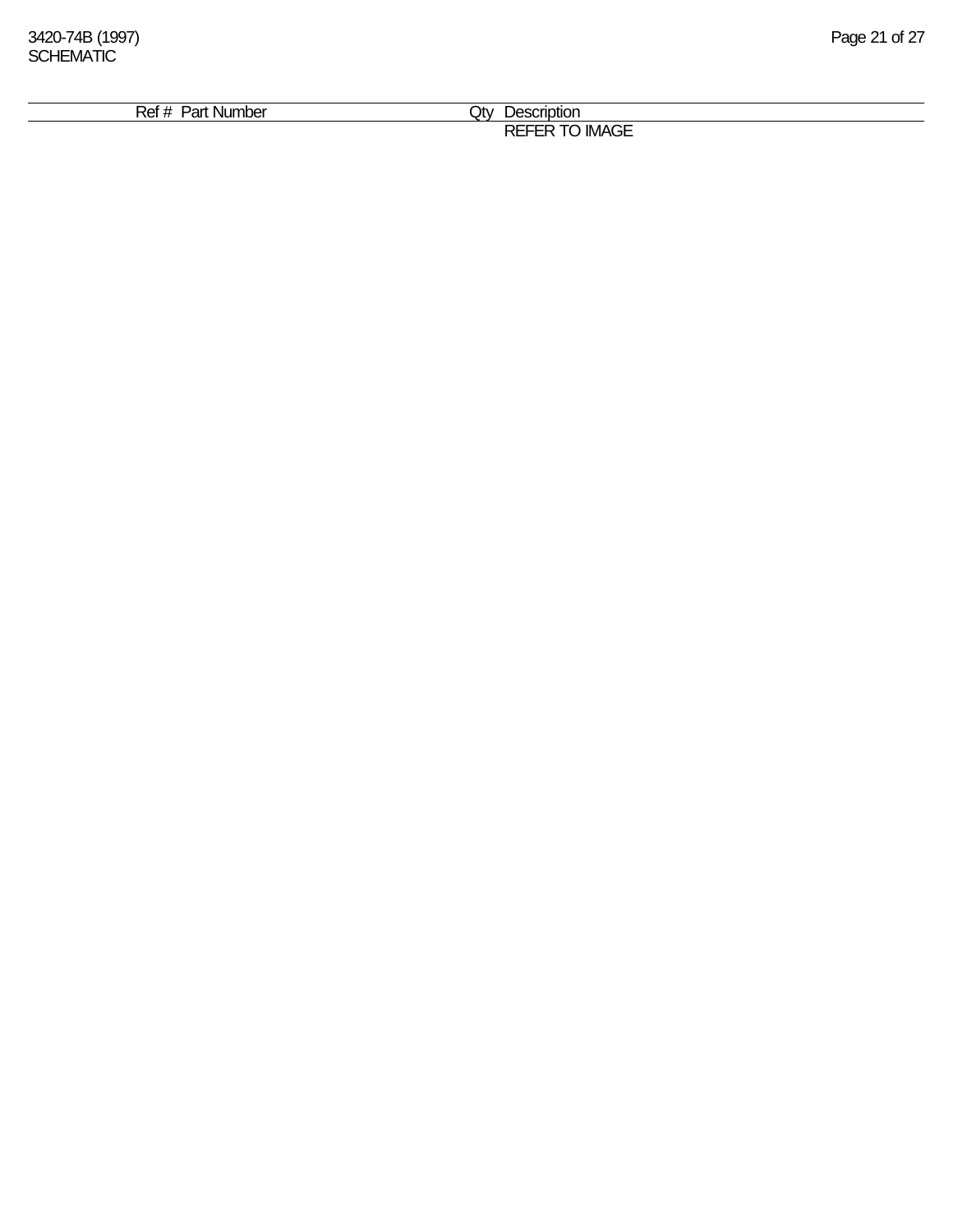**SEAT ASSEMBLY** 



NOTE: All component dimensions given in U.S. Inches  $1$  inch  $\approx 25.4$  mm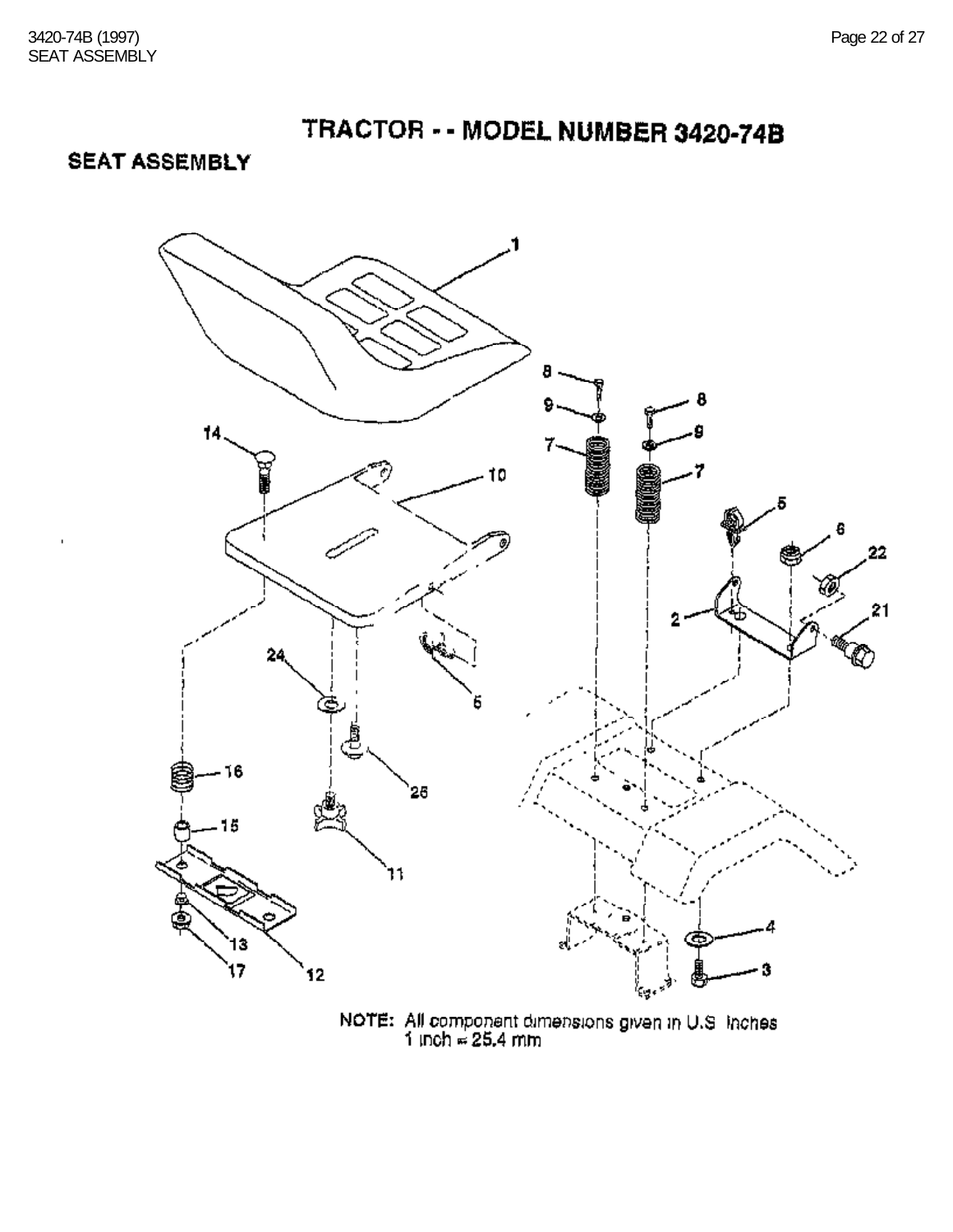### SEAT ASSEMBLY

| Ref # Part Number | Qty | Description              |
|-------------------|-----|--------------------------|
| 1 127429X         |     | SUB= 140121              |
| 2 140551          |     | <b>BRACKET PVT SEAT</b>  |
| 3 74760616        |     | <b>BOLT</b>              |
| 4 19131610        |     | <b>WASHER PM</b>         |
| 5 145006          |     | CLIP.PUSH-IN.HING        |
| 6 73800600        |     | <b>NUT</b>               |
| 7 124181X         |     | <b>SPRING COMPRESSIO</b> |
| 8 17490616        |     | SCREW GTV                |
| 9 19131614        |     | <b>WASHER</b>            |
| 10 155925         |     | <b>PAN-SEAT</b>          |
| 11 120068X        |     | "KNOB 1/2"" YT"          |
| 12 121246X        |     | <b>BRKT SWITCH</b>       |
| 13 121248X        |     | <b>BUSHING</b>           |
| 14 72050411       |     | SUB=872050411            |
| 15 121249X        |     | <b>SPACER SPLIT</b>      |
| 16 123740X        |     | <b>SPRING COMPRESSED</b> |
| 17 123976X        |     | SUB=73900400             |
| 21 153236         |     | "BOLT, SHOULDER"         |
| 22 73680500       |     | SUB=73690500             |
| 24 19171912       |     | <b>WASHER</b>            |
| 25 127018X        |     | "BOLT, SHOULDER"         |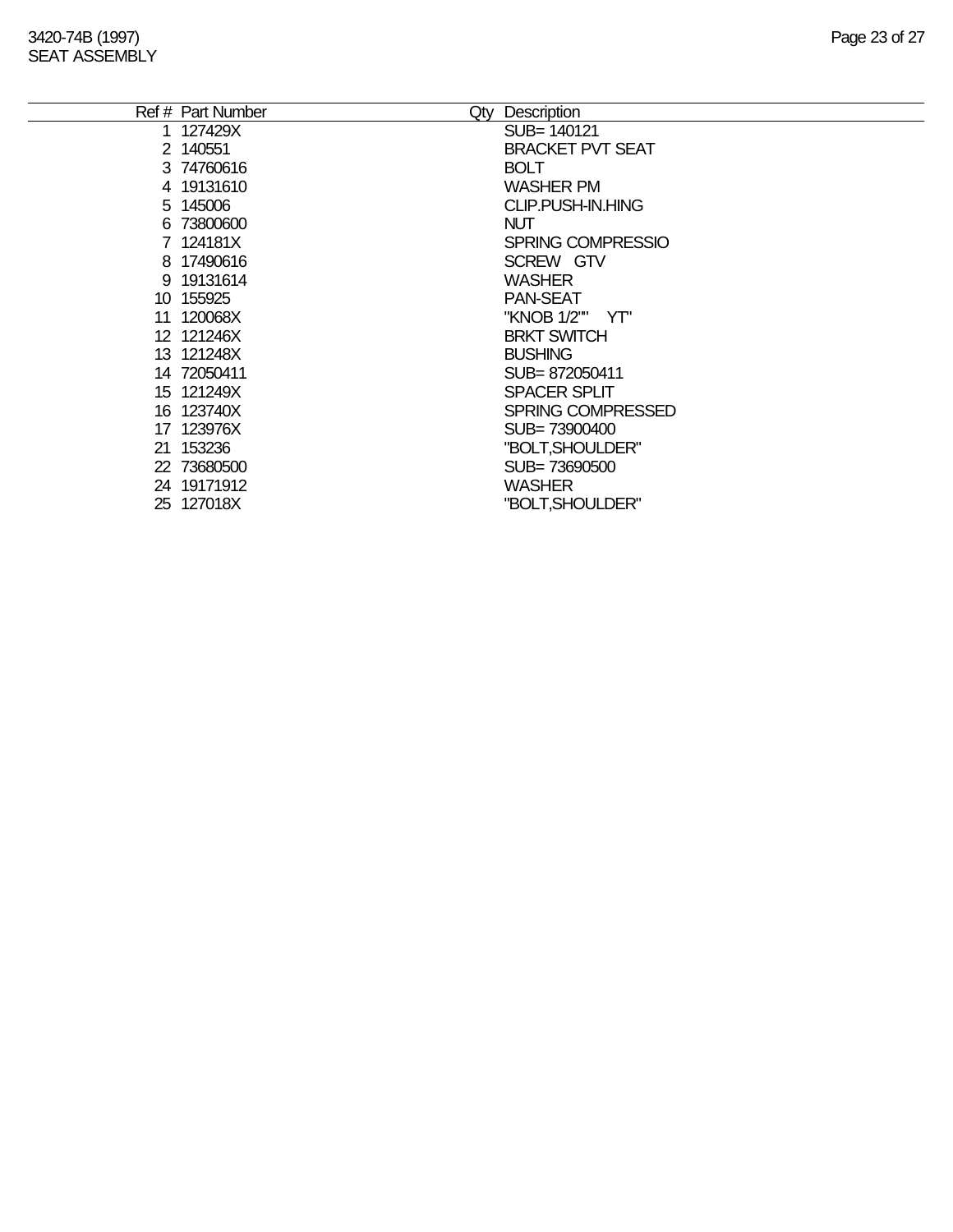#### **STEERING ASSEMBLY**

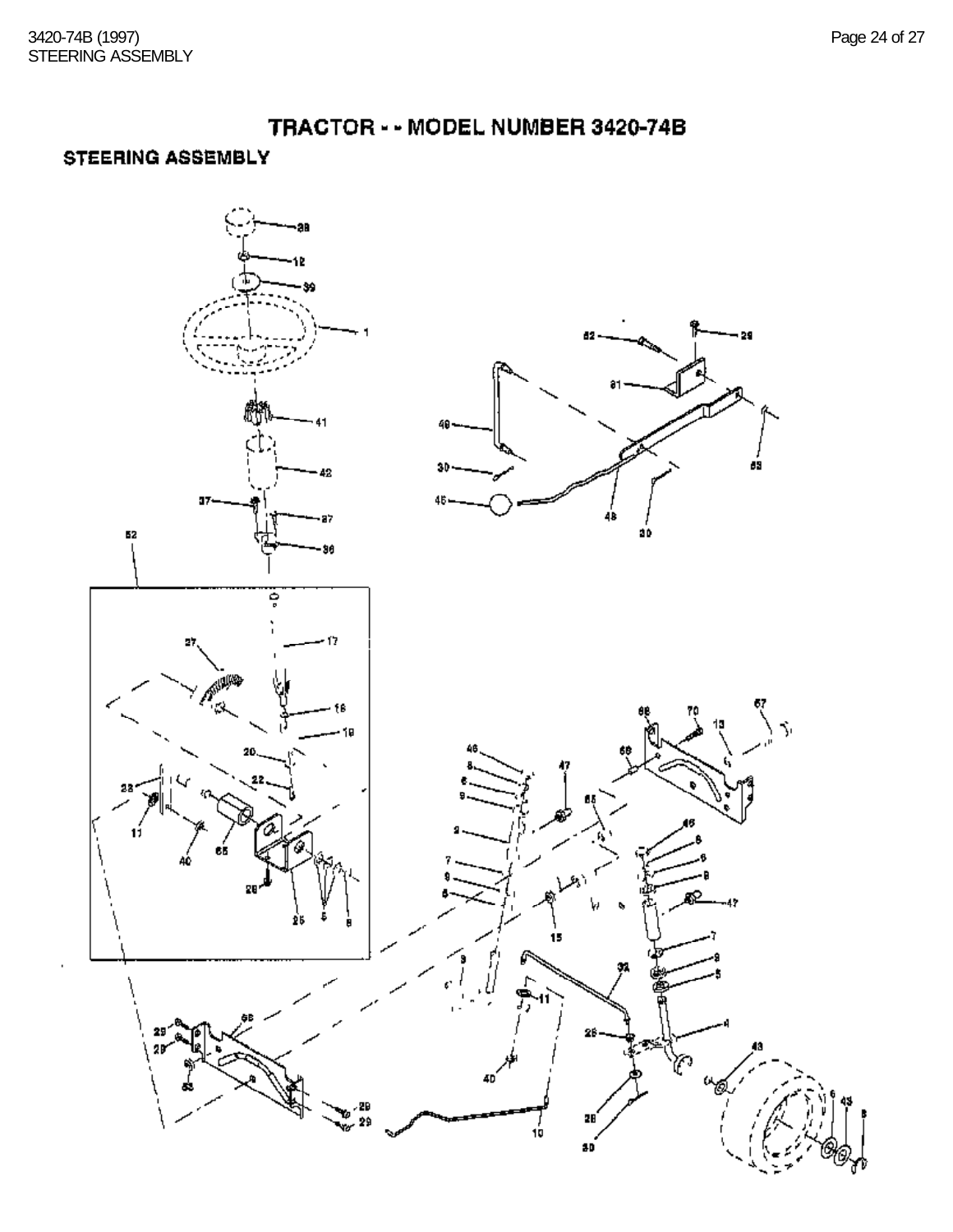| Ref # Part Number | Qty Description         |
|-------------------|-------------------------|
| 1 121472X         | SUB= 150546             |
| 2 154427          | <b>AXLE ASM</b>         |
| 3 156483          | SPINDLE.ASM.LH          |
| 4 157473          | "SPINDLE ASM, RH"       |
| 5 6266H           | <b>WASHER T</b>         |
| 6 121748X         | <b>WASHER</b>           |
| 7 19272016        | <b>WASHER</b>           |
| 8 12000028        | SUB= 2267J              |
| 9 3366R           | COL. SRTG. BEAR.        |
| 10 156438         | DRAGLINK-STAMPED        |
| 12 73940800       | SUB=73360800            |
| 11 10040600       | <b>LOCKWASHER</b>       |
| 13 154779         | <b>BEARING AXLE</b>     |
| 15 73901000       | "NUT-LOC,FLANGE LT"     |
| 17 156543         | SHAFT ASM STEERNG       |
| 18 57079          | <b>THRUST WASHER</b>    |
| 19 124035X        | SUPPORT.SHAFT           |
| 20 126684X        | SUB= 532126684          |
| 22 71200410       | SCREW HEX SOC1/4-       |
| 23 127501         | SUB=918127501           |
| 25 154406         | <b>BRKT-STEERING</b>    |
| 26 126847X        | <b>BUSHING.DRAGLINK</b> |
| 27 136874         | <b>GEAR SECTOR</b>      |
| 28 19131416       | <b>WASHER</b>           |
| 29 17490612       | <b>SCREW</b>            |
| 30 76020412       | <b>COTTER PIN</b>       |
| 32 130465         | TIE ROD                 |
| 36 145207         | BUSHING.STRG.3/4        |
| 37 152927         | "SCREW-TT, 10-32 FL"    |
| 38 126805X        | "INSERT, STR WHEEL"     |
| 39 100712K        | <b>WASHER</b>           |
| 40 7810H          | <b>GRIPCO NUT</b>       |
| 41 100711L        | <b>ADAPTER LT</b>       |
| 43 121749X        | <b>WASHER</b>           |
| 46 121232X        | <b>CAP</b>              |
| 47 6855M          | <b>ZERKM</b>            |
| 53 73680600       | SUB=73690600            |
| 62 156595         | <b>KIT STEERING ASM</b> |
| 65 154780         | <b>SPACER AXLE</b>      |
| 66 154404         | "BEARING-ARM, PITMA"    |
| 67 74781044       | <b>BOLT</b>             |
| 68 154429         | <b>BRACE AXLE</b>       |
| 69 160367         | "SPACER BRCAE, AXLE"    |
| 70 74780636       | BOLT.HEX.3/8-16X2       |
|                   |                         |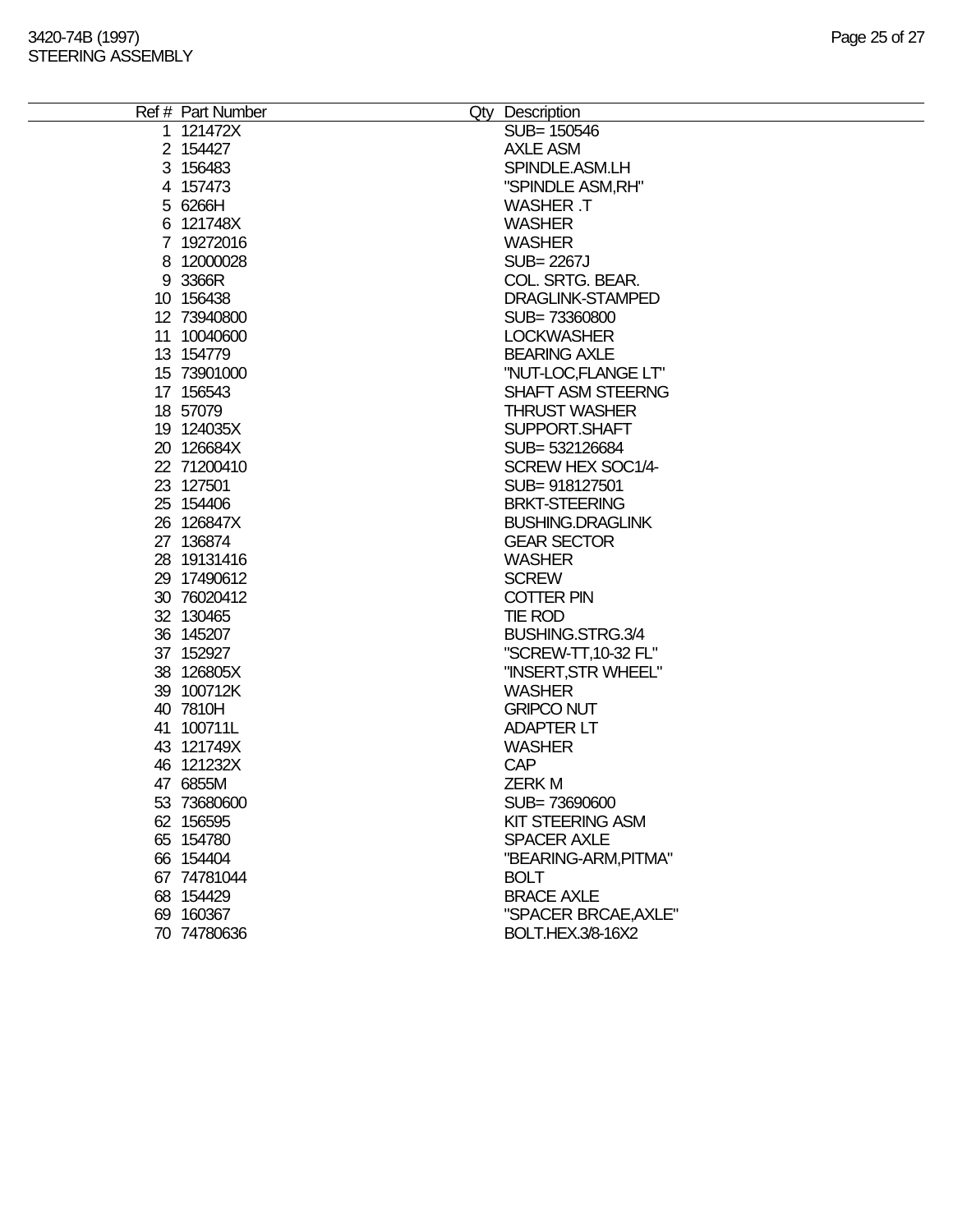## **WHEELS & TIRES**



NOTE: All component dimensions given in U.S. inches  $1$  inch = 25.4 mm